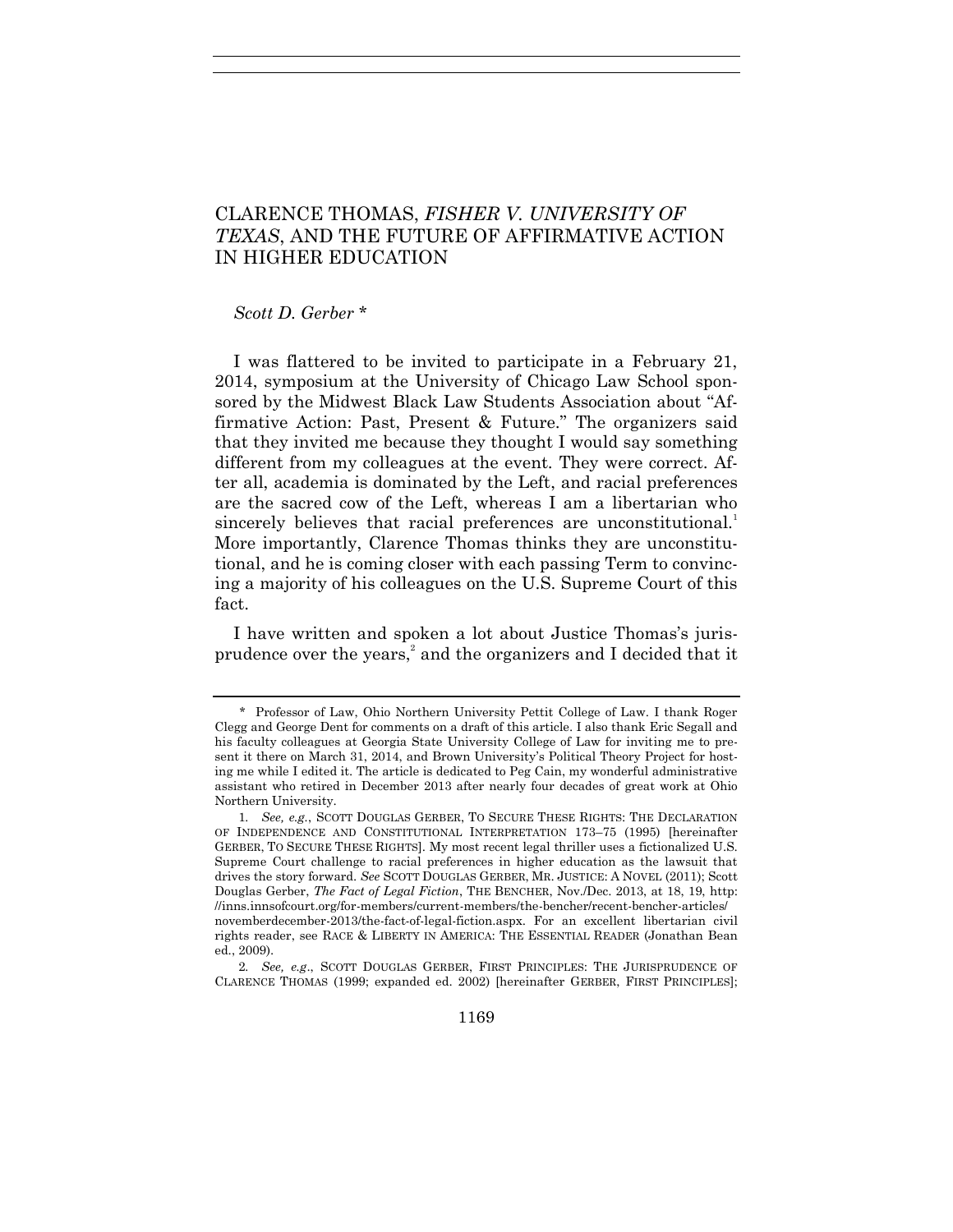might be interesting for everyone if my contribution to the symposium endeavored to place Justice Thomas's concurring opinion in *Fisher v. University of Texas* ("*Fisher*  $I$ ")<sup>3</sup> in the larger context of his voluminous writings on race in general and affirmative action in particular. This article does that, and it also discusses the commentary on Justice Thomas's *Fisher I* opinion because the reaction to what he writes, especially on matters of race, is almost as important as the opinions themselves. <sup>4</sup> The article concludes with some brief comments on *Schuette v. Coalition to Defend Affirmative Action*, a 2014 case about the constitutionality of a 2006 amendment to the Michigan state constitution banning racial preferences in Michigan, 5 and on *Fisher v. University of Texas* ("Fisher II"), $\delta$  which the Court will be deciding by the end of June 2016. Justice Scalia's recent death figures prominently in the concluding section.

#### I. *FISHER I* (2013)

In *Fisher I*, the U.S. Supreme Court, in a 7-1 opinion by Justice Kennedy, vacated and remanded the ruling of the U.S. Court of

3. Fisher v. Univ. of Tex. (*Fisher I*), 133 S. Ct. 2411, 2422 (2013) (Thomas, J., concurring).

Scott D. Gerber, *Clarence Thomas*, *in* 2 ENCYCLOPEDIA OF THE UNITED STATES CONSTITUTION 736 (David Schultz ed., 2009); Scott D. Gerber, *Justice for Clarence Thomas: An Intellectual History of Justice Thomas's Twenty Years on the Supreme Court*, 88 U. DET. MERCY L. REV. 667 (2011) [hereinafter Gerber, *Justice for Clarence Thomas*]; Scott Douglas Gerber, *The Partisan Reaction to Clarence Thomas's* My Grandfather's Son*: How Reviewers Have Proven Themselves Unable to Put Politics Aside to Provide a Fair Assessment of the Justice's Memoir*, FINDLAW (Dec. 4, 2007), http://writ.news.findlaw.com/books /reviews/20071204\_gerber.html (reviewing CLARENCE THOMAS, MY GRANDFATHER'S SON: A MEMOIR (2007)); Scott D. Gerber, Opinion, *The Ideas of Justice Thomas*, WASH. POST (July 28, 1998), https://www.washingtonpost.com/archive/opinions/1998/07/28/the-ideas-of-justi ce-thomas/3023d71f-2ae5-48bf-95b7-e143c5c2d9ab/; Scott D. Gerber, Clarence Thomas and the Declaration of Independence, Presentation at the Princeton University James Madison Program in Ideas and Institutions Conference on the Declaration of Independence (Apr. 5, 2002) (on file with author); Scott D. Gerber, *Book Discussion on* The Jurisprudence of Clarence Thomas, C-SPAN (Jan. 27, 1999), http://www.c-span.org/video/?119622-1/bookdiscussion-jurisprudence-clarence-thomas. For a recent book that tracks the arguments I articulated in my book about Justice Thomas, see RALPH A. ROSSUM, UNDERSTANDING CLARENCE THOMAS: THE JURISPRUDENCE OF CONSTITUTIONAL RESTORATION (2014). For an example of what I have said about Justice Thomas in media interviews, see John Blake, *Three Questions for Clarence Thomas*, CNN (June 25, 2013), http://www.cnn.com/2013/06/ 09/us/clarence-thomas-three-questions/ (an interview about *Fisher v. University of Texas* and *Shelby County v. Holder*).

<sup>4</sup>*. See, e.g.*, GERBER, FIRST PRINCIPLES, *supra* note 2.

<sup>5.</sup> Schuette v. Coal. to Defend Affirmative Action, 134 S. Ct. 1623 (2014).

<sup>6.</sup> Fisher v. Univ. of Tex. (*Fisher II*), 758 F.3d 633 (5th Cir. 2014), *cert. granted*, 135 S. Ct. 2888 (June 29, 2015) (No. 14-981).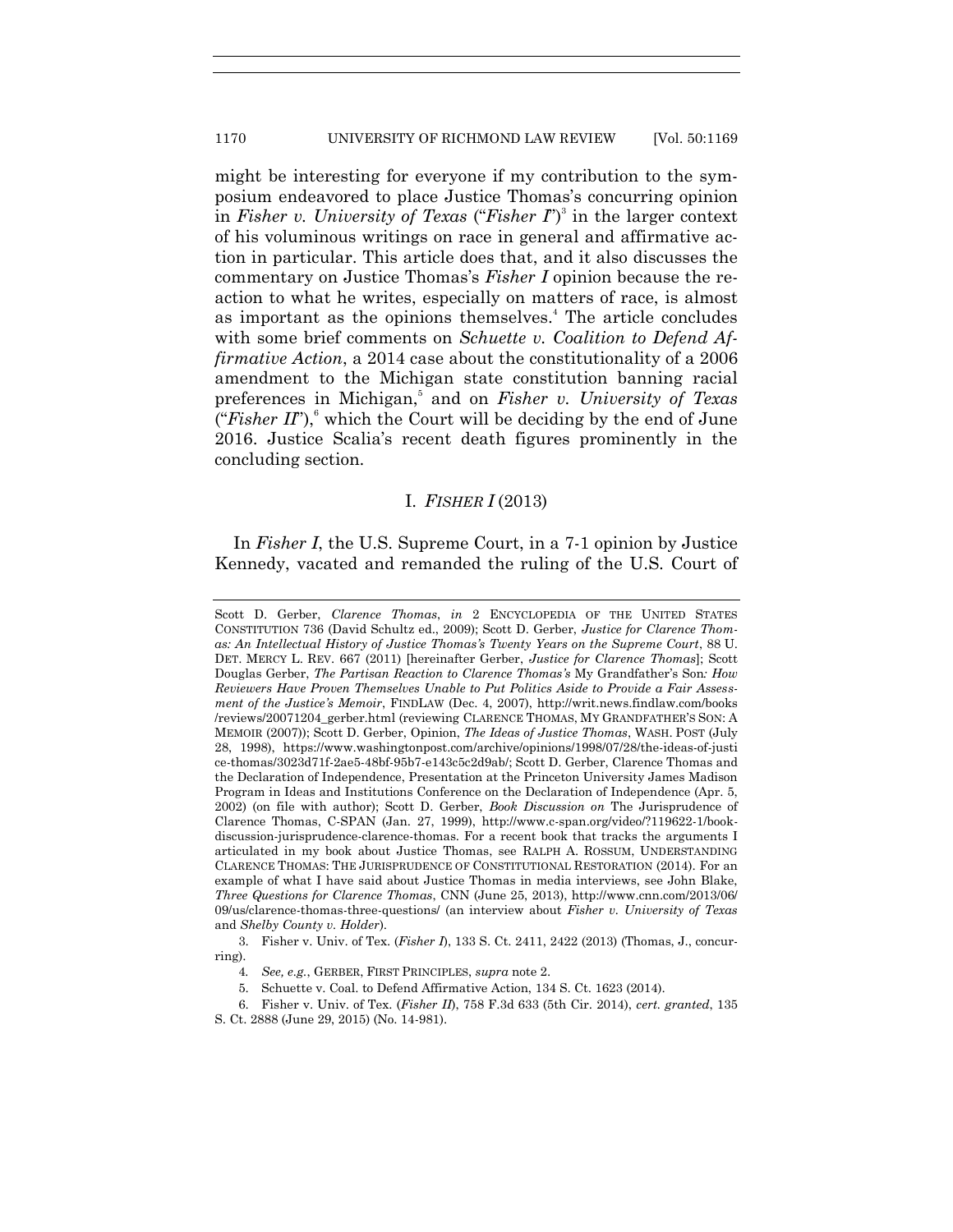Appeals for the Fifth Circuit.<sup>7</sup> The Fifth Circuit had affirmed the decision of the U.S. District Court for the Western District of Texas that the University of Texas's affirmative action admissions policy met the standards of *Grutter v. Bollinger*<sup>8</sup>: that an institution of higher education may consider the race of applicants as a factor in admissions decisions, provided that race is not used too mechanically and that all applicants are evaluated on an individualized basis.<sup>9</sup> Justice Kennedy concluded for the Court that the Fifth Circuit had failed to apply strict scrutiny in its decision upholding the admissions policy.<sup>10</sup> The Court faulted the Fifth Circuit for presuming that the University had acted in good faith and for placing the burden of rebutting that presumption upon Ms. Fisher, the white plaintiff who had been denied admission to the University.<sup>11</sup> The Court reminded the lower court that, under *Grutter*, the burden rested primarily with the University to prove that its admissions program is narrowly tailored to obtain the educational benefits of diversity. $12$ 

Justice Kagan recused herself from the case.<sup>13</sup> Justice Scalia wrote a one-paragraph concurring opinion in which he noted that he remains convinced that race-based admissions practices are unconstitutional, but that Ms. Fisher did not ask the Court to overturn *Grutter*. <sup>14</sup> Justice Ginsburg issued the only dissent in the case. <sup>15</sup> She insisted that the lower courts were correct in concluding that the University's admission policy satisfied the *Grutter* requirements.<sup>16</sup>

### II. JUSTICE THOMAS'S CONCURRING OPINION IN *FISHER I*

Justice Thomas's practice has tended to be to pen lengthy opinions the first time an issue comes before him on the Supreme

<sup>7</sup>*. Fisher I,* 133 S. Ct. at 2415, 2422, 2432.

<sup>8.</sup> Grutter v. Bollinger, 539 U.S. 306 (2003) (University of Michigan law school case); *see also* Gratz v. Bollinger, 539 U.S. 244 (2003) (University of Michigan undergraduate school case).

<sup>9</sup>*.* Fisher v. Univ. of Tex. (*Fisher I*), 631 F.3d 213, 247 (5th Cir. 2011), *vacated*, 133 S. Ct. at 2411.

<sup>10</sup>*. Fisher I,* 133 S. Ct. at 2419–22.

<sup>11</sup>*. Id.* at 2420.

<sup>12</sup>*. Id.* at 2421.

<sup>13</sup>*. Id.* at 2422.

<sup>14</sup>*. Id.* (Scalia, J., concurring).

<sup>15</sup>*. Id.* at 2432 (Ginsburg, J., dissenting).

<sup>16</sup>*. Id.* at 2434.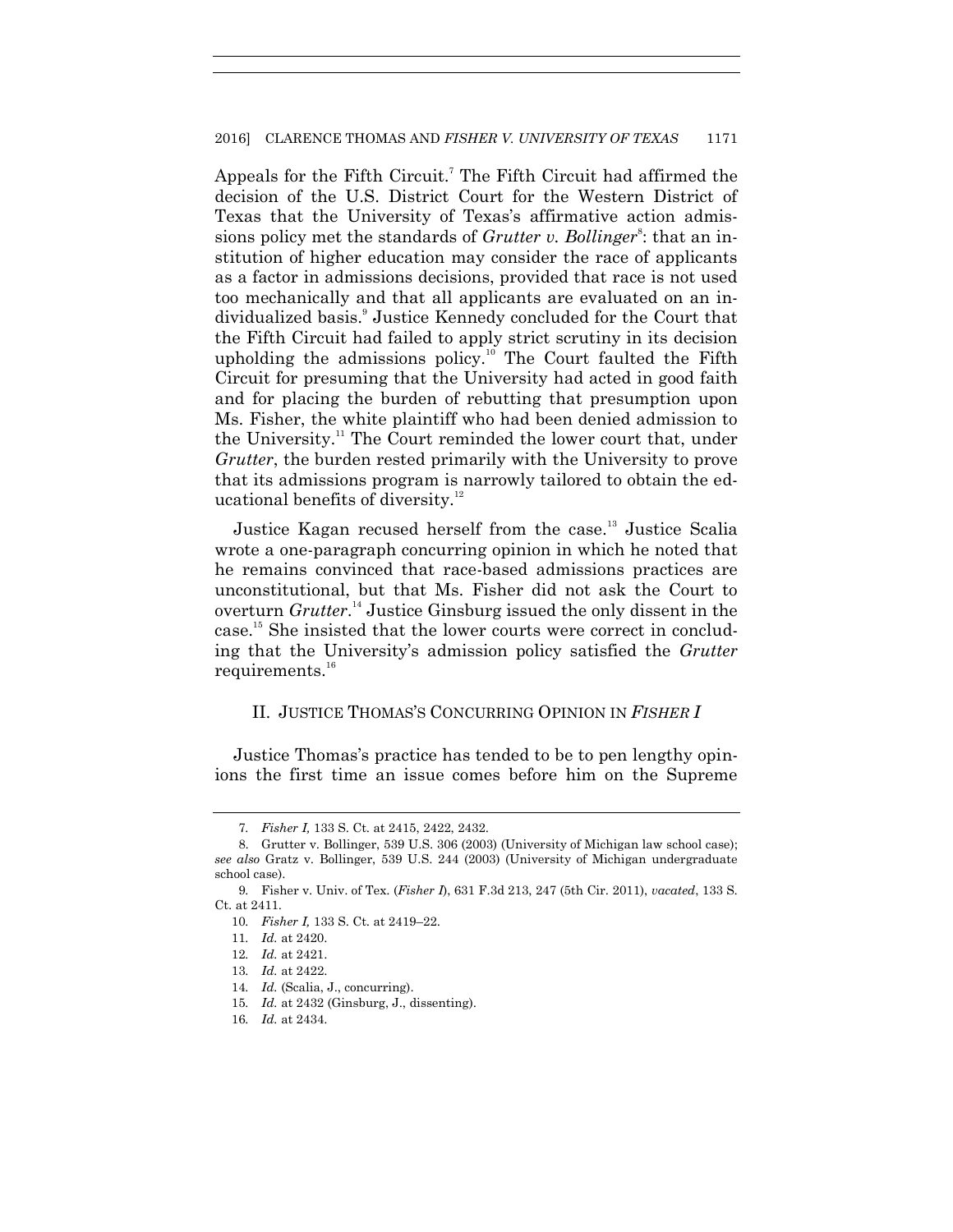Court and to write shorter opinions that refer back to the relevant lengthy opinion if the Court is revisiting a particular issue.<sup>17</sup> His separate opinion in *Fisher I* does not conform to this pattern. While it is true that Justice Thomas cited a number of his prior civil rights opinions in *Fisher I*—*Missouri v. Jenkins*; <sup>18</sup> *Adarand Constructors, Inc. v. Peña*;<sup>19</sup> *Grutter v. Bollinger*<sup>20</sup>—he supplemented those citations with detailed arguments that buttressed them.<sup>21</sup> This confirms what I concluded in a 2007 essay about Justice Thomas's dissenting opinion in *Virginia v. Black*, in which he insisted that cross-burning is not entitled to First Amendment protection<sup>22</sup>: questions of racial justice concern him more than those in any other area of  $law.^{23}$ 

In an eleven-page concurring opinion in *Fisher I*, Justice Thomas equated the racial classifications embraced by the University of Texas with two of the Supreme Court's most reviled decisions<sup>24</sup>: *Korematsu v. United States*, in which the Court permitted the internment of people with Japanese ancestry during World War II;<sup>25</sup> and *Plessy v. Ferguson*,<sup>26</sup> wherein the Court endorsed the "separate-but-equal" doctrine eventually rejected unanimously in *Brown v. Board of Education*. <sup>27</sup> Justice Thomas thundered: "[W]hile the University admits that racial discrimination in admissions is not ideal, it asserts that it is a temporary

<sup>17</sup>*.* GERBER, FIRST PRINCIPLES (expanded ed.), *supra* note 2, at 290–91; *see, e.g.*, Reno v. Bossier Parish Sch. Bd., 520 U.S. 471, 490–97 (1997) (Thomas, J., concurring) (noting that he "continue<sup>[d]</sup> to adhere to the views [he] expressed in *Holder v. Hall*," before elaborating further about why he was troubled by the Court's decision making in redistricting cases).

<sup>18.</sup> Missouri v. Jenkins, 515 U.S. 70, 114 (1995) (Thomas, J., concurring).

<sup>19.</sup> Adarand Constructors v. Peña, 515 U.S. 200, 240 (1995) (Thomas, J., concurring in part and concurring in the judgment).

<sup>20.</sup> Grutter v. Bollinger, 539 U.S. 306, 349 (Thomas, J., concurring in part and dissenting in part).

<sup>21.</sup> *Fisher I*, 133 S. Ct. at 2422 (Thomas, J., concurring).

<sup>22.</sup> Virginia v. Black, 538 U.S. 343, 388 (2003) (Thomas, J., dissenting).

<sup>23</sup>*. See* Scott D. Gerber, *Justice Thomas and the Burning Cross*, FIRST AMENDMENT CTR. (Oct. 8, 2007), http://www.firstamendmentcenter.org/justice-thomas-and-the-burningcross; *see also Black*, 538 U.S. at 394–95 (explaining his conclusion that the Virginia statute prohibited conduct, not expression). Justice Thomas's prior departures from concisely referring back to his initial opinion on a similar subject occurred when the Court was revisiting questions about racial justice. *See* GERBER, FIRST PRINCIPLES (expanded ed.), *supra* note 2, at 290–91.

<sup>24.</sup> *Fisher I*, 133 S. Ct. at 2422–32 (Thomas, J., concurring).

<sup>25</sup>*.* Korematsu v. United States, 323 U.S. 214 (1944).

<sup>26</sup>*.* Plessy v. Ferguson, 163 U.S. 537 (1896).

<sup>27</sup>*.* Brown v. Bd. of Educ., 347 U.S. 483 (1954).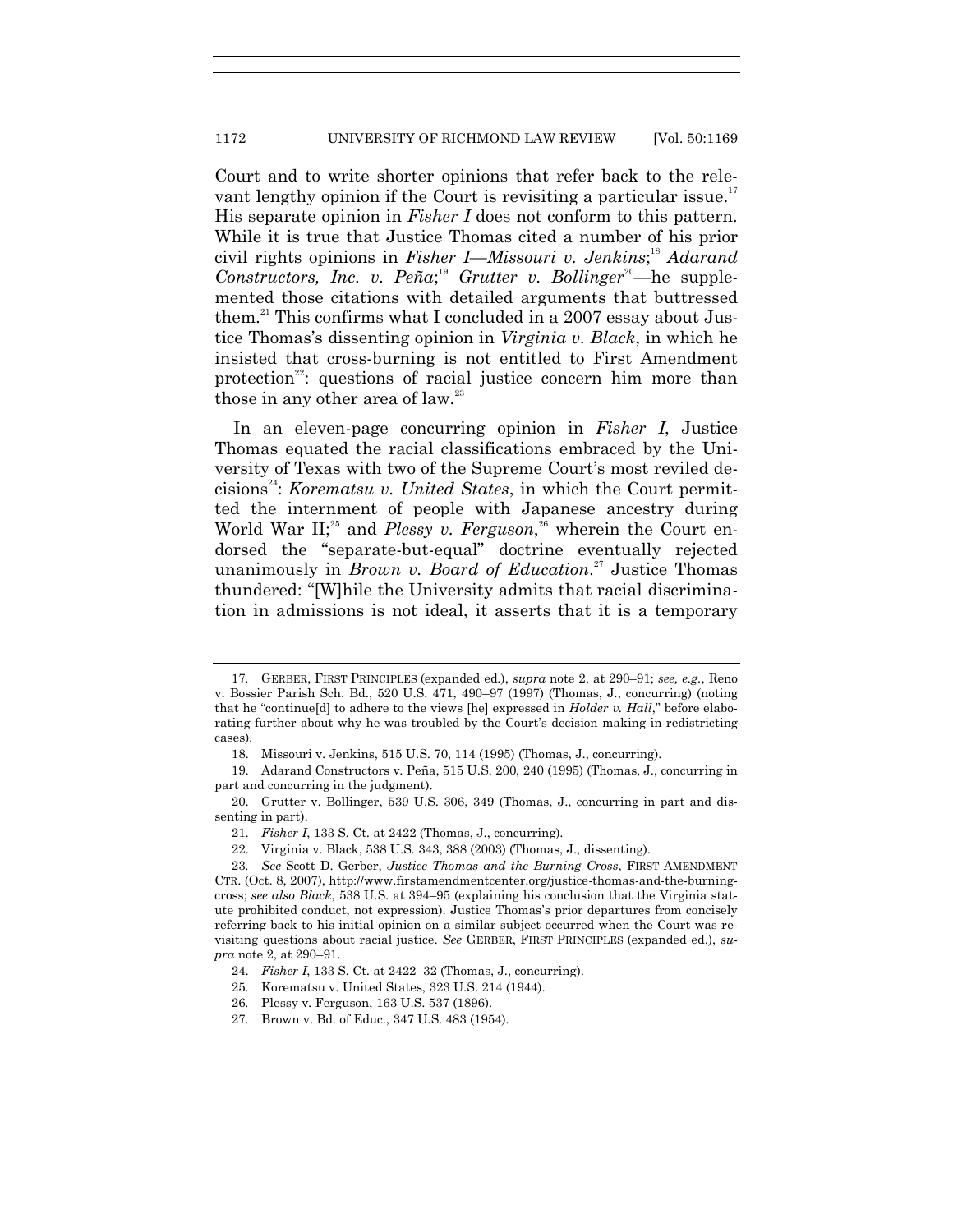necessity because of the enduring race consciousness of our society. . . . [T]he University echoes the hollow justifications advanced by the segregationists" in previous cases. $^{28}$ 

The essence of Justice Thomas's civil rights jurisprudence is his belief that equality under the Constitution requires that every person be treated as an *individual* rather than as a member of a racial, ethnic, or religious *group*. <sup>29</sup> Justice Thomas's individualistic approach to civil rights law was in full sail when the Court's lone African American Justice reminded Texas's flagship institution of higher education that the "Equal Protection Clause guarantees every person the right to be treated equally by the State, without regard to race. At the heart of this [guarantee] lies the principle that the government must treat citizens as individuals, and not as members of racial, ethnic, or religious groups."<sup>30</sup>

And it is because the Equal Protection Clause guarantees every American's constitutional right to be treated as an *individual*, Justice Thomas insisted, that the Court "must subject all racial classifications to the strictest of scrutiny.' Under strict scrutiny, all racial classifications are categorically prohibited unless they are 'necessary to further a compelling government interest."<sup>31</sup> Unfortunately for the University of Texas, Justice Thomas continued:

[T]he educational benefits flowing from student body diversity assuming they exist—hardly qualify as a compelling state interest. Indeed, the argument that educational benefits justify racial discrimination was advanced in support of racial segregation in the 1950's, but emphatically rejected by this Court. And just as the alleged educational benefits of segregation were insufficient to justify racial discrimination then, see *Brown v. Board of Education*, 347 U.S. 483 (1954), the alleged educational benefits of diversity cannot justify racial discrimination today.

Moreover, Justice Thomas pointed out that discriminatory admissions programs, such as the one implemented by the University of Texas, harm minority students by encouraging them to en-

<sup>28</sup>*. Fisher I*, 133 S. Ct. at 2427 (Thomas, J., concurring).

<sup>29</sup>*. See, e.g.*, GERBER, FIRST PRINCIPLES, *supra* note 2, at 69–112 (discussing Justice Thomas's civil rights jurisprudence).

<sup>30</sup>*. Fisher I*, 133 S. Ct. at 2422 (Thomas, J., concurring) (quoting Missouri v. Jenkins, 515 U.S. 70, 120–21 (1995) (Thomas, J., concurring)).

<sup>31</sup>*. Id*. (quoting Johnson v. California, 543 U.S. 499, 514 (2005) and *Jenkins*, 515 U.S. at 121 (Thomas, J., concurring)).

<sup>32</sup>*. Id.* at 2424–25.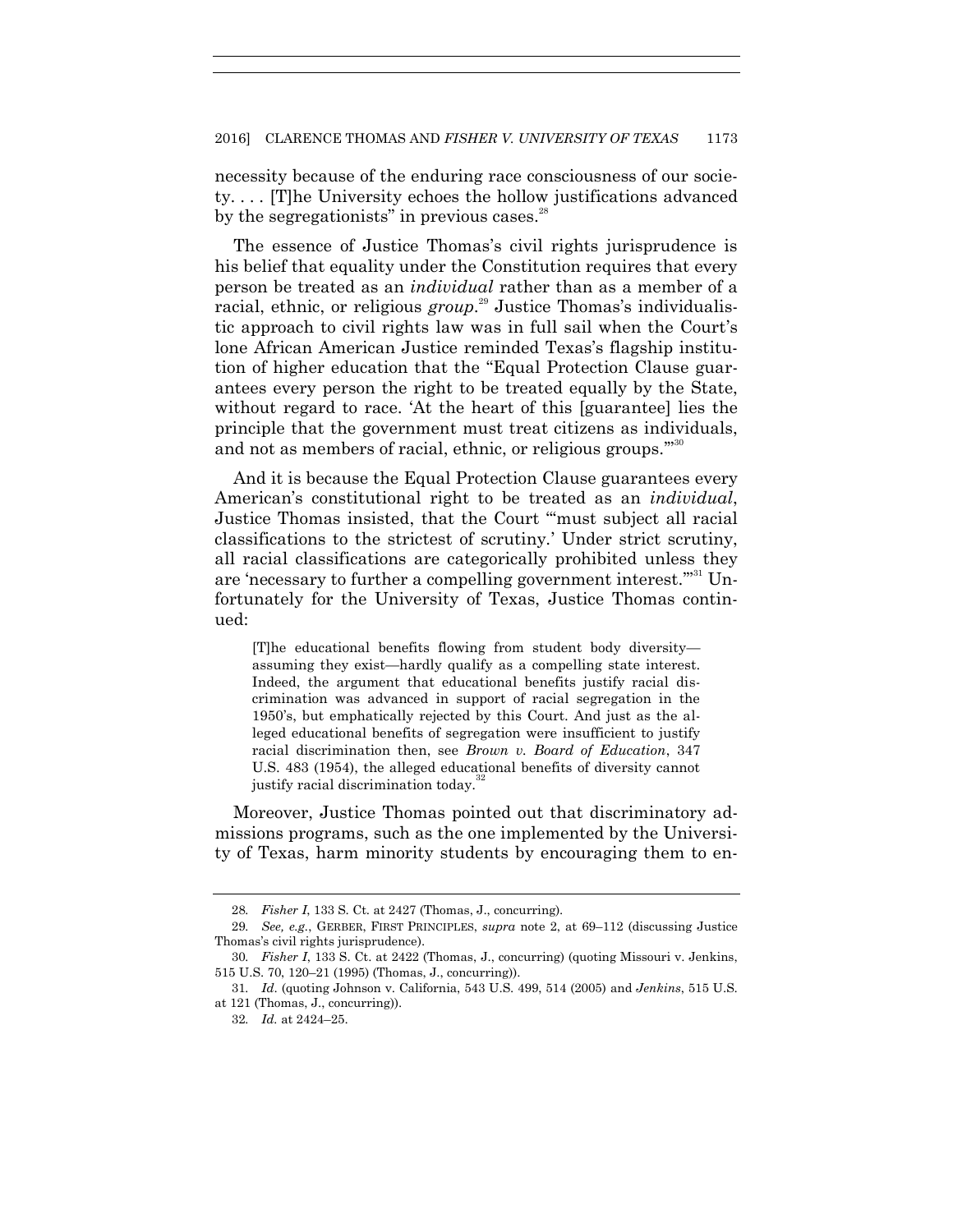roll in institutions of higher education where many cannot do the work. He wrote:

The University admits minorities who otherwise would have attended less selective colleges where they would have been more evenly matched. But, as a result of the mismatching, many blacks and Hispanics who likely would have excelled at less elite schools are placed in a position where underperformance is all but inevitable because they are less academically prepared than the white and Asian students with whom they must compete.

Justice Thomas made the same point another way when he reminded colleges and universities that the "worst forms of racial discrimination in this Nation have always been accompanied by straight-faced representations that discrimination helped minorities."<sup>34</sup> He added:

It is also noteworthy that, in our desegregation cases, we rejected arguments that are virtually identical to those advanced by the University today. The University asserts, for instance, that the diversity obtained through its discriminatory admissions program prepares its students to become leaders in a diverse society. . . . The segregationists likewise defended segregation on the ground that it provided more leadership opportunities for blacks. . . . Indeed, no court today would accept the suggestion that segregation is permissible because historically black colleges produced Booker T. Washington, Thurgood Marshall, Martin Luther King, Jr. and other prominent leaders. Likewise, the University's racial discrimination cannot be justified on the ground that it will produce better leaders.<sup>35</sup>

### III. REACTION TO JUSTICE THOMAS'S CONCURRING OPINION IN *FISHER I*

There was not as much reaction to Justice Thomas's concurring opinion in *Fisher I* as I expected, perhaps because the Supreme Court itself did little more than remind the nation's lower courts that "strict scrutiny" means *strict* scrutiny—even when the decisions being challenged are those made by institutions of higher education. Or perhaps the reason for the paucity of commentary is that Justice Thomas's position on affirmative action has been unambiguous for a long time. With respect to the latter possibility, Marc Morial, president and CEO of the National Urban

<sup>33</sup>*. Id.* at 2431.

<sup>34</sup>*. Id.* at 2429.

<sup>35</sup>*. Id.* at 2426.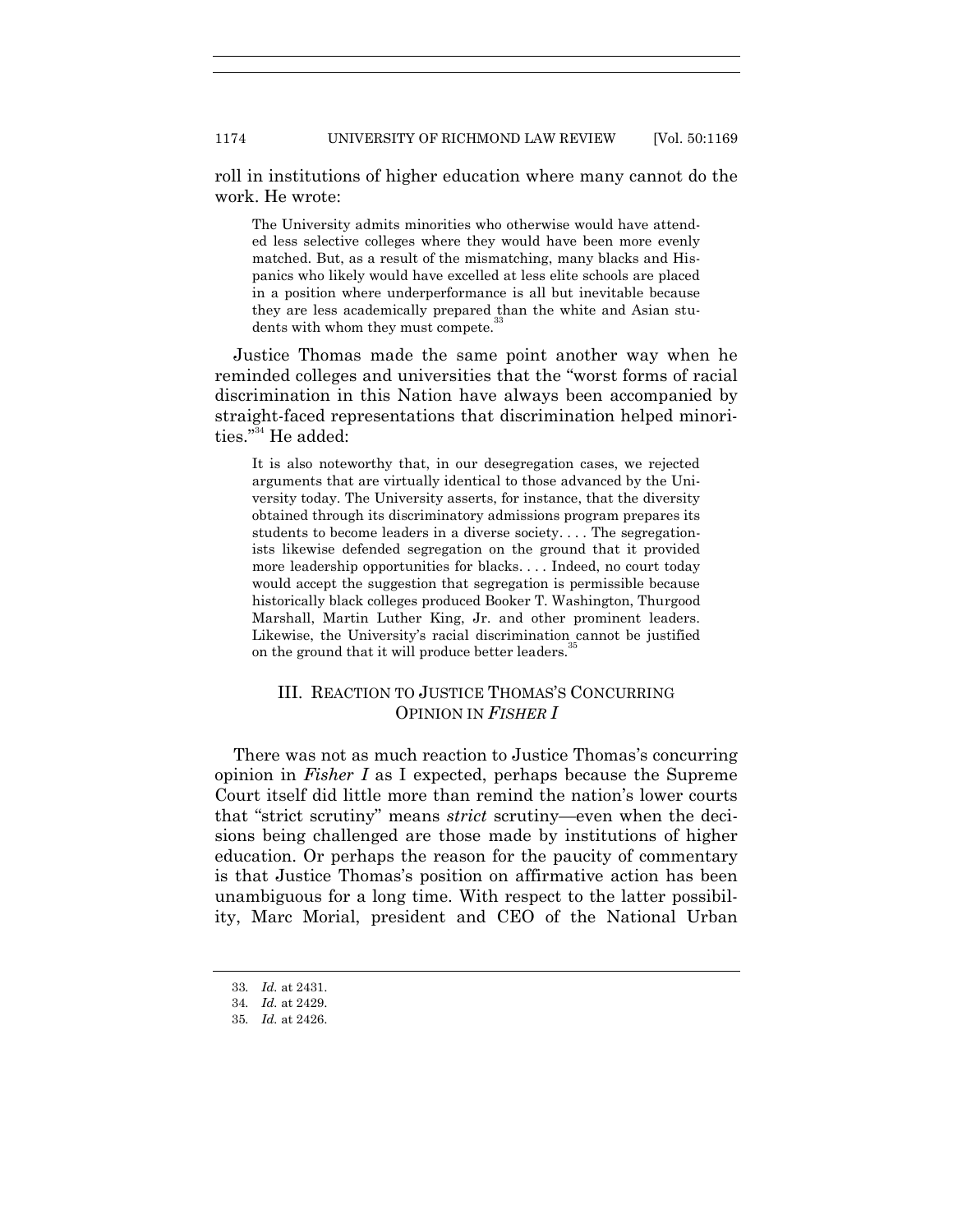League, announced after the *Fisher I* decision that he has stopped commenting on Justice Thomas's opinions because "I don't expect Clarence Thomas to ever support affirmative action even though he was the beneficiary of affirmative action." $36$ 

As of the date of the Midwest Black Law Students Association symposium for which this article was originally prepared, there had been one law review article<sup>37</sup> and ten newspaper/newsmagazine articles commenting on Justice Thomas's *Fisher I* opinion. Only two were penned by authors from the Right. Noted conservative political commentator George F. Will wrote in his *Washington Post* column:

In an opinion concurring with the majority's conclusion that strict scrutiny was required but not applied to Texas's use of race, Justice Clarence Thomas says of "racial engineering": There is no compelling governmental interest in whatever educational benefits supposedly flow from racial diversity that must be achieved by racial discrimination. Thomas should tell the chief justice that the way to stop discrimination on the basis of race is to stop pretending that strict scrutiny of such discrimination somehow makes it something other than what it is. $38$ 

Conservative law professor Gail Heriot agreed with the "mismatch" theory described by Justice Thomas in an article about the *Fisher I* case published in the libertarian *Cato Supreme Court Review*. She wrote:

There are many reasons to oppose race-preferential admissions policies. Perhaps the most fundamental is this: As Justice Clarence Thomas discussed in his *Fisher* concurrence, for all the good intentions of those who originated these policies, they apparently don't work. If the mounting empirical evidence is correct, we now have fewer African-American physicians, scientists, and engineers than

<sup>36.</sup> Elizabeth Flock, *Clarence Thomas Suggests Affirmative Action Is Like Jim Crow*, U.S. NEWS & WORLD REP. (June 24, 2013, 12:15 PM), http://www.usnews.com/news/article s/2013/06/24/clarence-thomas-suggests-affirmative-action-is-like-jim-crow (quoting Marc Morial).

<sup>37.</sup> Several others have since been published. *See, e.g.*, Joseph O. Oluwole & Preston C. Green III, *Harrowing Through Narrow Tailoring: Voluntary Race-Conscious Student-Assignment Plans,* Parents Involved *and* Fisher, 14 WYO. L. REV. 705, 762–68 (2014) (describing Justice Thomas as "the forever lost vote" for racial preference programs).

<sup>38.</sup> George F. Will, Opinion, *Court Doesn't Resolve Wrongs of Affirmative Action*, WASH. POST (June 24, 2013), http://www.washingtonpost.com/opinions/george-f-will-courtdoesnt-resolve-wrongs-of-affirmative-action/2013/06/24/544ee214-dd04-11e2-bd83-e99e43 c336ed\_story.html.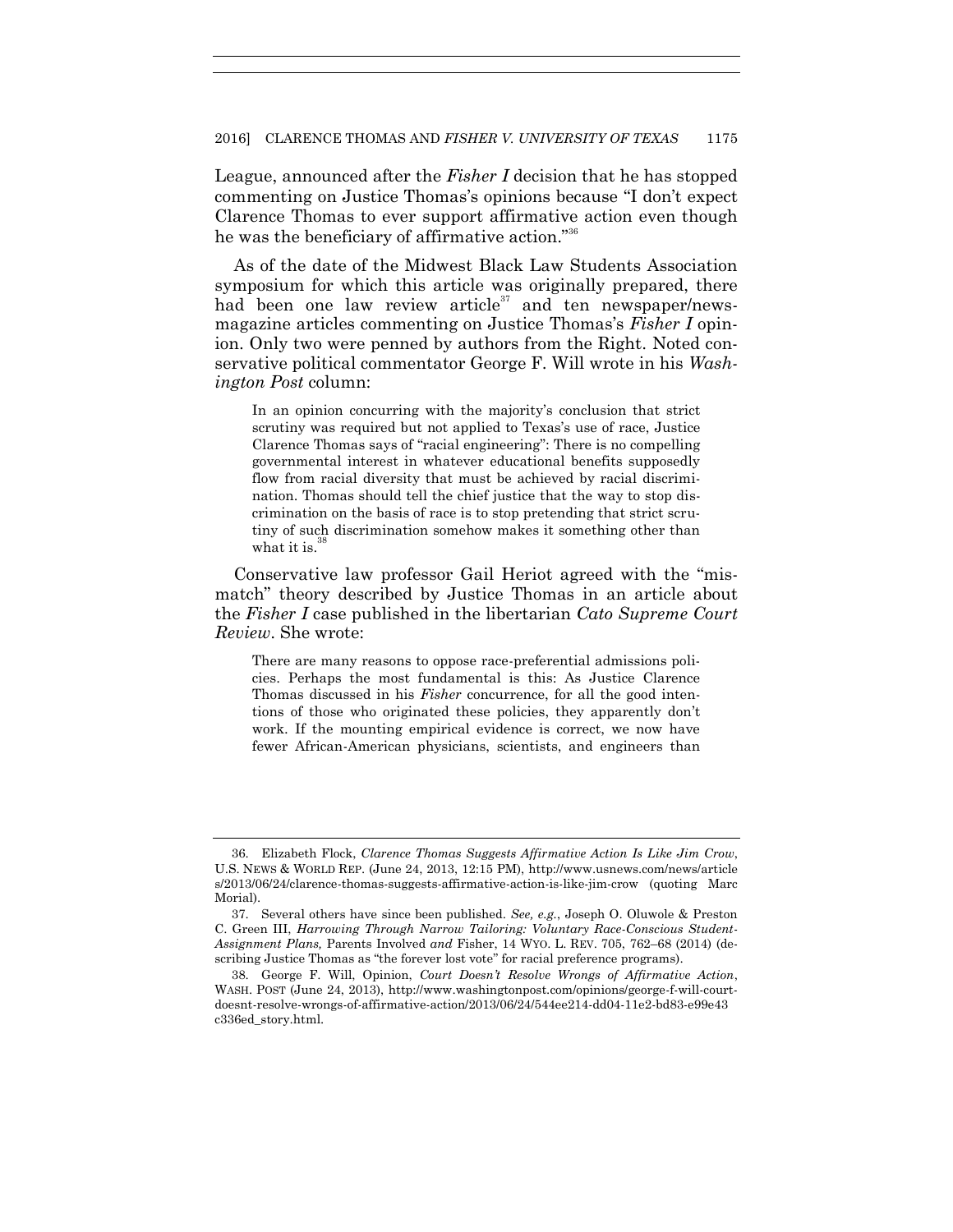we would have had using race-neutral methods. We have fewer college professors and lawyers too. Whatever affirmative action's legal and constitutional status, it has backfired on its own terms.

Of course the Left disagreed with the flattering portrayals of Justice Thomas's opinion offered by Will and Heriot. In fact, while my most recent assessment of the reaction to Justice Thomas's jurisprudence reported that even his critics now tend to express their differences with him in a far more professional tone than they did earlier in his tenure, $40$  such is not the case with the Left's reaction to his separate opinion in *Fisher I*. I suppose that should not be surprising—as I mentioned at the outset of this article, racial preferences are the sacred cow of the Left. Symmetry dictates that I limit my discussion of this unfortunate fact to several representative examples only.

Three particularly disturbing commentaries were published in the *Huffington Post*, *Twitter*, and the *Chicago Defender*. Larry Bodine wrote in the *Huffington Post*:

Clarence Thomas was especially shameless in his separate opinion. . . . He says if it were up to him, he would pull the ladder up and strike down the university's diversity program. Governor George Wallace, who called out the National Guard to prevent black students from entering the University of Alabama in 1963, would be proud.<sup>4</sup>

Roland Martin was more concise with his vitriol on Twitter. He managed to insult a U.S. Supreme Court Justice in 140 characters or less: ―Clarence Thomas is hilarious. I got mine but I'll make sure you don't get yours!"<sup>42</sup> At least Bodine and Martin were man enough to sign their names to their mean-spirited statements. An "Anonymous" submission to the *Chicago Defender* took the easy way out by defaming Justice Thomas without attribution. That "brave" soul insisted that Justice Thomas had thrown a "hissy fit" in *Fisher I* and that he was a "self-loather and willing" tool of the White establishment."<sup>43</sup>

<sup>39.</sup> Gail Heriot, Fisher v. University of Texas: *The Court (Belatedly) Attempts to Invoke Reason and Principle*, 2012–2013 CATO SUP. CT. REV. 63, 64. Heriot is a member of the U.S. Commission on Civil Rights.

<sup>40</sup>*.* Gerber, *Justice for Clarence Thomas*, *supra* note 2, at 672–83.

<sup>41.</sup> Larry Bodine, Opinion, *Supreme Court: How to Do Our Dirty Work Against Affirmative Action*, HUFFINGTON POST (June 26, 2013, 12:18 PM), http://www.huffingtonpost. com/larry-bodine/fisher-texas-supreme-court\_b\_3497952.html.

<sup>42.</sup> Flock, *supra* note 36 (quoting Roland Martin's tweet).

<sup>43.</sup> Anonymous, *Clarence Thomas: Affirmative Action Policies Are Like Segregation*,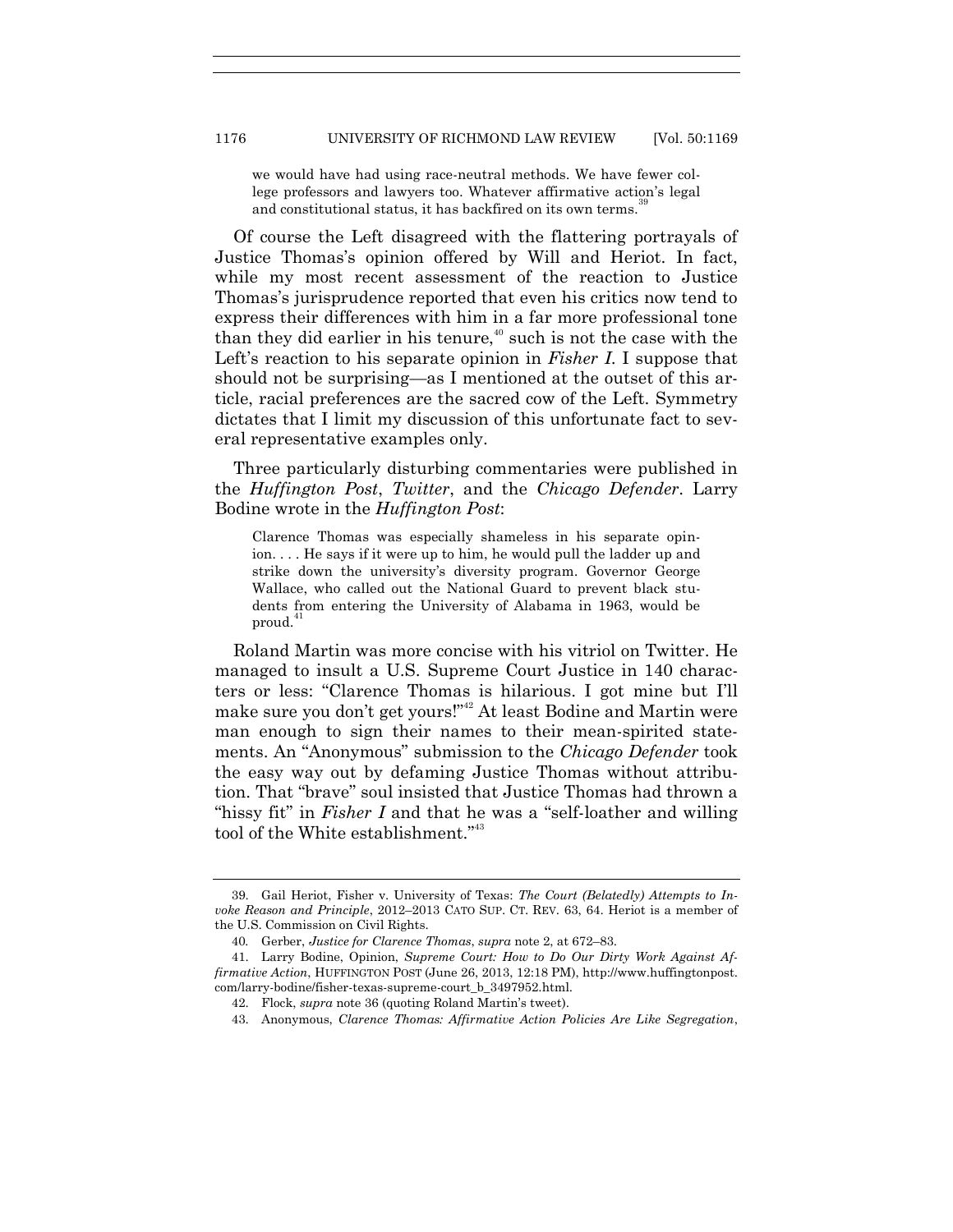However, two respectful criticisms suggest that at least some on the Left are willing to treat Justice Thomas with professionalism, even when it comes to expressing disagreement with his views about racial preferences. <sup>44</sup> The first took the form of an oped in the *Atlanta Journal–Constitution* by a former chief justice of the Georgia Supreme Court, Leah Ward Sears, who wrote: "I continue to respect Justice Thomas as a jurist. But I don't believe that affirmative action can, in any way, be likened to slavery."<sup>45</sup> The second was an op-ed in the *New York Times* by Lee C. Bollinger, who happened to be president of the University of Michigan during the Court's 2003 foray into the vexing subject of affirmative action in higher education. Bollinger, who is now president of Columbia University, is worth quoting at length:

The greatest moments of jurisprudence have never been merely dry legal analysis, but have been linked to broader principles—and historical and social realities—from which they derive. One cost of Monday's ruling may be the failure to renew a conversation about racial justice as the civil-rights era recedes further and further into the past. Strikingly, it was Justice Clarence Thomas who most engaged the vital historical context, writing that "arguments advanced" by the University in defense of discrimination are the same as those

CHI. DEFENDER, June 26, 2013, at 8; *see also* Mark S. Brodin, Opinion, *Supreme Court Dodges Affirmative Action Hot Potato—Or Did It?*, MASS. L. WKLY. (July 3, 2013) ("Such accusations are as bizarre as they are defamatory. Can it be seriously contended that turning away a white candidate in order to make room for someone from a historically underrepresented demographic carries the same baggage as separating black from white school children during the Jim Crow era, with its 'colored' and 'white' water fountains? Is a surgeon's therapeutic amputation of a gangrenous finger the equivalent of a torturer's similar act to inflict pain?").

<sup>44.</sup> For a model of how to present both sides of the emotional issue of racial preferences in higher education in a professional and informative fashion, see Affirmative Action: Should Universities Consider Race in Admission?, Janus Constitution Day Lecture Produced by the Political Theory Project at Brown University (Sept. 17, 2014), https:// www.brown.edu/academics/political-theory-project/events/2014/09/affirmative-action-shou ld-universities-consider-race-admission (debate between Randall Kennedy and Stuart Taylor, Jr. introduced by Steven G. Calabresi). *See generally* RANDALL KENNEDY, FOR DISCRIMINATION: RACE, AFFIRMATIVE ACTION, AND THE LAW (2013); RICHARD H. SANDER & STUART TAYLOR, JR., MISMATCH: HOW AFFIRMATIVE ACTION HURTS STUDENTS IT'S INTENDED TO HELP, AND WHY UNIVERSITIES WON'T ADMIT IT (2012). Kennedy has been less kind to Justice Thomas on other occasions. *See, e.g.*, Randall Kennedy, *Colorblind Constitutionalism*, 82 FORDHAM L. REV. 1, 11 (2013) ("Thomas's equation of racial distinction intended to impose white supremacy with racial distinctions intended to undue white supremacy is one of the silliest formulations in all of American law.").

<sup>45.</sup> Leah Ward Sears, Opinion, *Former Chief Justice of Georgia Supreme Court: Affirmative Action Is Not Like Slavery*, ATLANTA JOURNAL–CONST. (June 28, 2013, 10:27 AM), http://www.ajc.com/weblogs/get-schooled/2013/jun/28/former-chief-justice-georgia-sup reme-court-affirma/.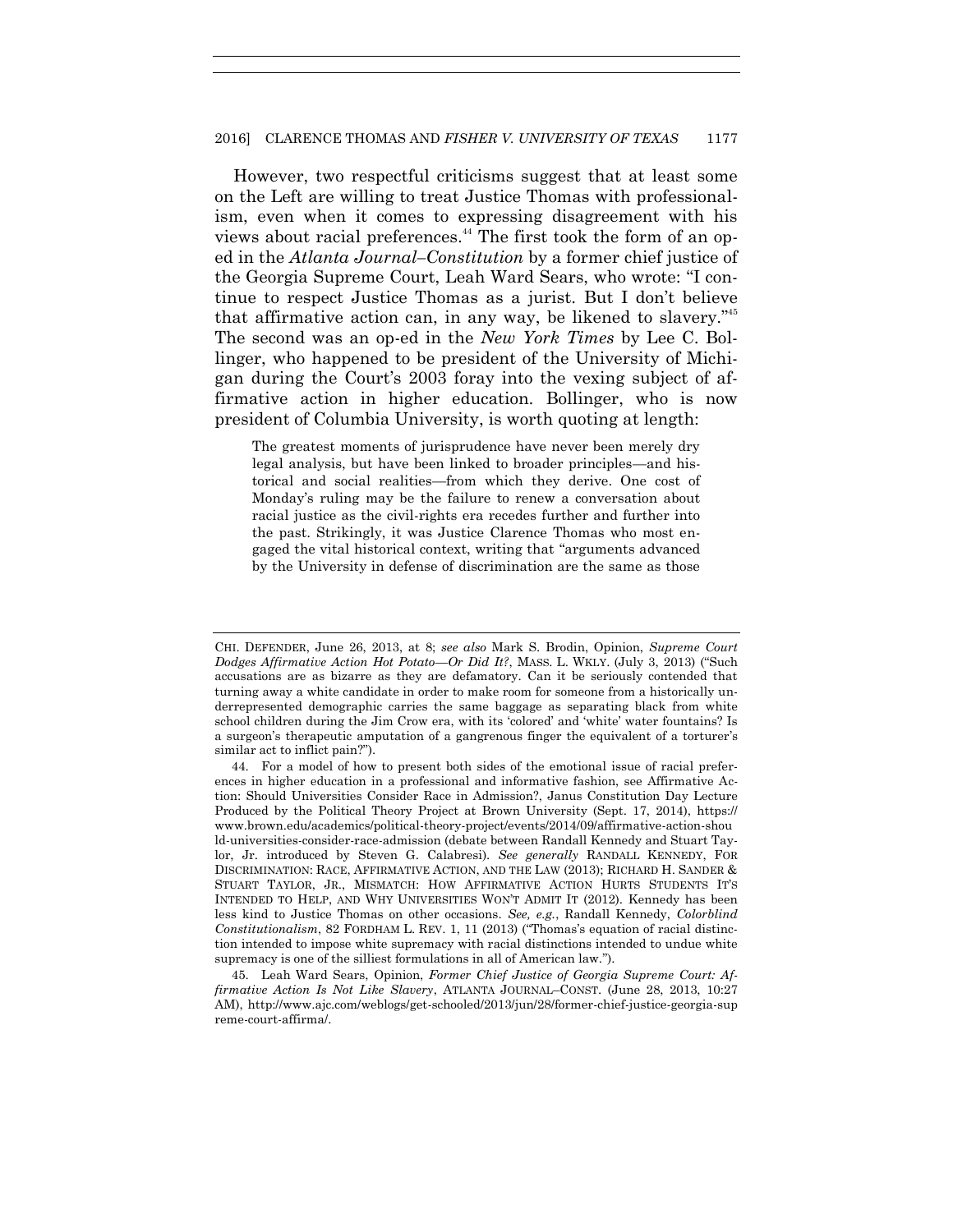advanced by the segregationists." I disagree profoundly with his logic, though I admire his candor.

## IV. JUSTICE THOMAS'S "LIBERAL ORIGINALISM" IN RACE CASES

The Left wing Center for American Progress was likewise concerned about Justice Thomas's concurring opinion in *Fisher I*, especially with respect to how different his position on racial preferences is from that of the Justice he replaced, civil rights icon Thurgood Marshall. A press release by the Center read in pertinent part:

In his remarkable concurring opinion, Justice Thomas invokes Justice Marshall's name, along with his arguments as a lawyer in *Brown*, to assert that affirmative action violates the constitutional rights of white college applicants. If there was any doubt before this concurrence, it is now clear that the second black justice is doing everything in his power to undo nearly everything that the first black justice accomplished—as a lawyer and a judge—to ensure a more equal society.

A blog post about *Fisher I* by Scott Lemieux for the liberal *American Prospect* magazine provides a convenient segue for explaining *why* Justice Thomas disagrees with Justice Marshall about racial preferences, and why Justice Thomas is *correct* to do so. Lemieux wrote: "The original understanding of [the] 14th Amendment can be interpreted as forbidding all state affirmative action only if the principles of equal protection are defined at such a high level of abstraction that there's no meaningful distinction between 'originalism' and any other form of constitutional interpretation."<sup>48</sup> Lemieux and other critics of Justice Thomas's views about racial preferences clearly do not understand the Justice's "liberal originalism" on questions of equality;<sup>49</sup> an original-

<sup>46.</sup> Lee C. Bollinger, Opinion, *A Long*, *Slow Drift from Racial Justice*, N.Y. TIMES (June 24, 2013), http://www.nytimes.com/2013/06/25/opinion/a-long-slow-drift-from-racialjustice.html?smid=fb-share&\_r=0.

<sup>47.</sup> Press Release, Billy Corriher, Assoc. Dir. of Research for Legal Progress at the Ctr. for Am. Progress, *Clarence Thomas: The Anti-Thurgood Marshall* (July 9, 2013), http://www.americanprogress.org/issues/civil-liberties/news/2013/07/09/69044/clarence-tho mas-the-anti-thurgood-marshall/.

<sup>48.</sup> Scott Lemieux, Opinion, *Yes, Justice Thomas, Affirmative Action Is Constitutional*, AM. PROSPECT BLOG (June 25, 2013), http://prospect.org/article/yes-justice-thomas-affir mative-action-constitutional.

<sup>49.</sup> Eric J. Segall, a respected liberal constitutional law professor who kindly invited me to speak about Justice Thomas at Georgia State University College of Law on March 31, 2014, likewise does not understand Justice Thomas's originalism. *See* Eric J. Segall, *Justice Thomas and Affirmative Action: Bad Faith, Confusion, or Both?*, WAKE FOREST L.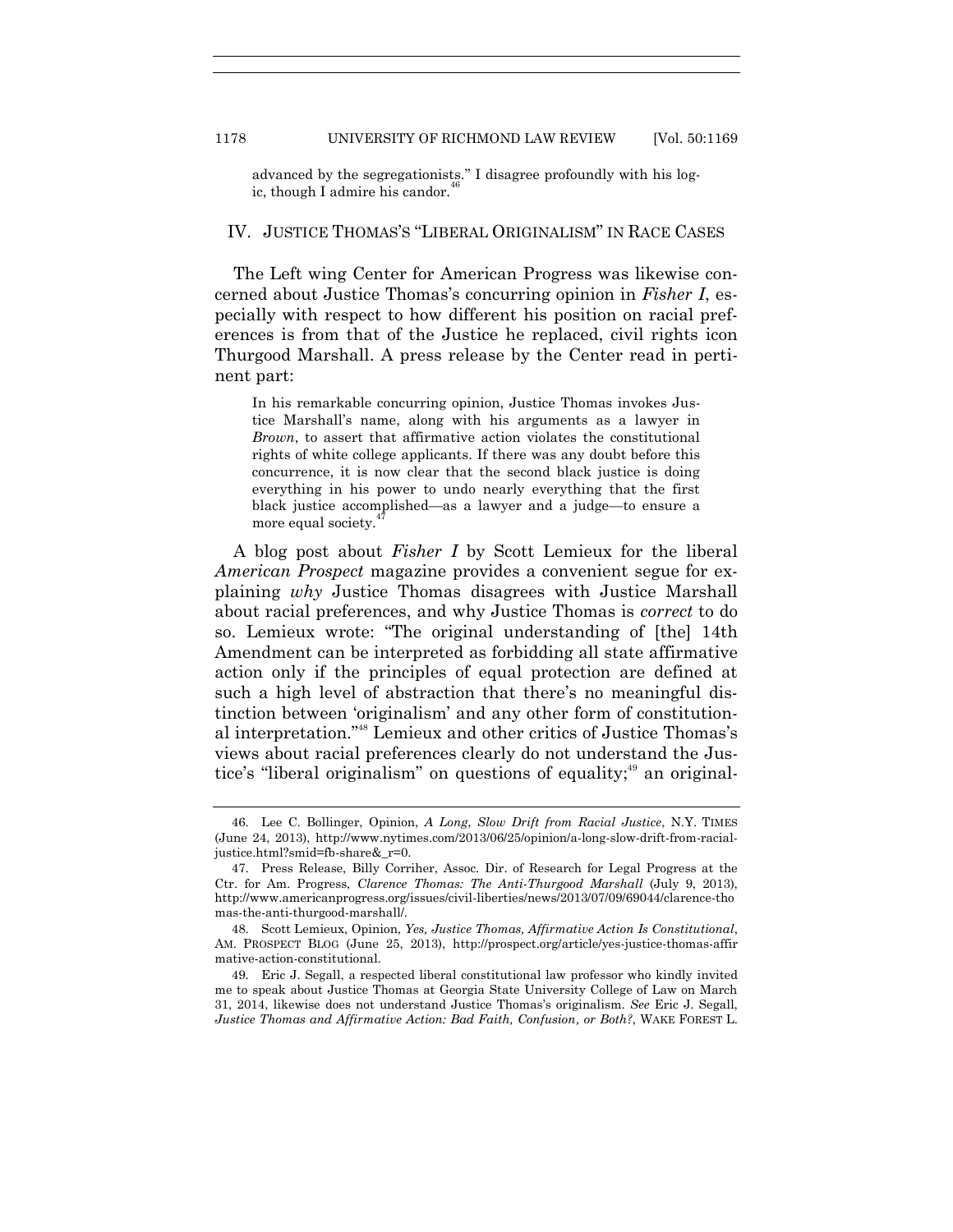ism, as I have pointed out elsewhere, that traces to Thomas Jefferson, Abraham Lincoln, and Martin Luther King Jr., and an originalism that places the Declaration of Independence at the heart of the American conception of civil rights.<sup>30</sup>

When Jefferson wrote the Declaration during the summer of 1776, he was inspired by the prevailing individual rights political theory of the day (most notably, that of 17th century British theorist John Locke). When Lincoln condemned slavery in the 1850s and 1860s, he was doing so on individual rights grounds (slaves were people, Lincoln insisted, who were entitled to enjoy the rights of individuals—especially the right to be free). And when Reverend King delivered his famous "I Have a Dream" speech in

REV. ONLINE 11 (2013), http://wakeforestlawreview.com/2013/02/justice-thomas-and-affirm ative-action-bad-faith-confusion-or-both/. Mark V. Tushnet, by contrast, appreciates the distinction in Justice Thomas's jurisprudence between liberal originalism and conservative originalism. *See* MARK TUSHNET, A COURT DIVIDED: THE REHNQUIST COURT AND THE FUTURE OF CONSTITUTIONAL LAW 96 (2005) ("The law professor Scott Gerber suggests that positions like this reflect a division within Thomas, between what Gerber calls liberal originalism, which tells judges to interpret the Constitution in light of the Declaration of Independence, and conservative or Borkean originalism, which tells them to regard the compromises embedded in the Constitution as expressing the framers' underlying principles. . . . There's surely something to Gerber's position."); Mark Tushnet, *Kormendy Lecture: Understanding the Rehnquist Court*, 31 OHIO N.U. L. REV. 197, 208 (2005) (same). Tushnet, as generous a scholar as there is in the legal academy, is almost certainly the most prolific Left wing constitutional law professor of the present day. *See generally* Timothy Sandefur, *Liberal Originalism: A Past for the Future*, 27 HARV. J. L. & PUB. POL'Y 489 (2004) (discussing my [Scott Gerber's] liberal originalist theory of constitutional interpretation); Book Note, *Justice Thomas's Inconsistent Originalism*, 121 HARV. L. REV. 1431, 1434–35 (2008) (reviewing CLARENCE THOMAS, MY GRANDFATHER'S SON: A MEMOIR  $(2007)$ ) ("Professor Scott Gerber has aptly observed a dichotomy in Justice Thomas's jurisprudence. He notes that Justice Thomas takes a ‗liberal originalist' approach to civil rights issues, particularly affirmative action, and a 'conservative originalist' approach to civil liberties issues, such as abortion.").

<sup>50.</sup> The analysis that follows in this section borrows from several of my earlier works. *See, e.g*., Scott D. Gerber, Opinion, *Justice Thomas and Mr. Jefferson*, LEGAL TIMES (May 5, 2003), http://www.nationallawjournal.com/id=900005386271/Justice-Thomas-and-Mr-Je fferson [hereinafter Gerber, *Justice Thomas and Mr. Jefferson*]. For more about "liberal originalism‖ in general, see GERBER, TO SECURE THESE RIGHTS, *supra* note 1; Scott D. Gerber, *Liberal Originalism: The Declaration of Independence and Constitutional Interpretation*, 63 CLEV. ST. L. REV. 1 (2014). "Liberal originalism" maintains that the Constitution should be interpreted in light of the political philosophy of the Declaration of Independence. "Conservative originalism" dictates that judges should endeavor to discern the original intent and/or original understanding of the Constitution's authors. One of the conclusions of my book about Justice Thomas's jurisprudence is that he is a liberal originalist in civil rights cases and a conservative originalist in other areas of constitutional law. *See* GERBER, FIRST PRINCIPLES, *supra* note 2, at 193. It was Justice Thomas's shared interest in the Declaration that led me to start writing about him in the first place. *See, e.g.*, Gerber, *Justice for Clarence Thomas*, *supra* note 2, at 667–68; *see also* Gordon S. Wood & Scott D. Gerber, *The Supreme Court and the Uses of History*, 39 OHIO N.U. L. REV. 435, 445–46 (2013) (transcript of a debate about originalism).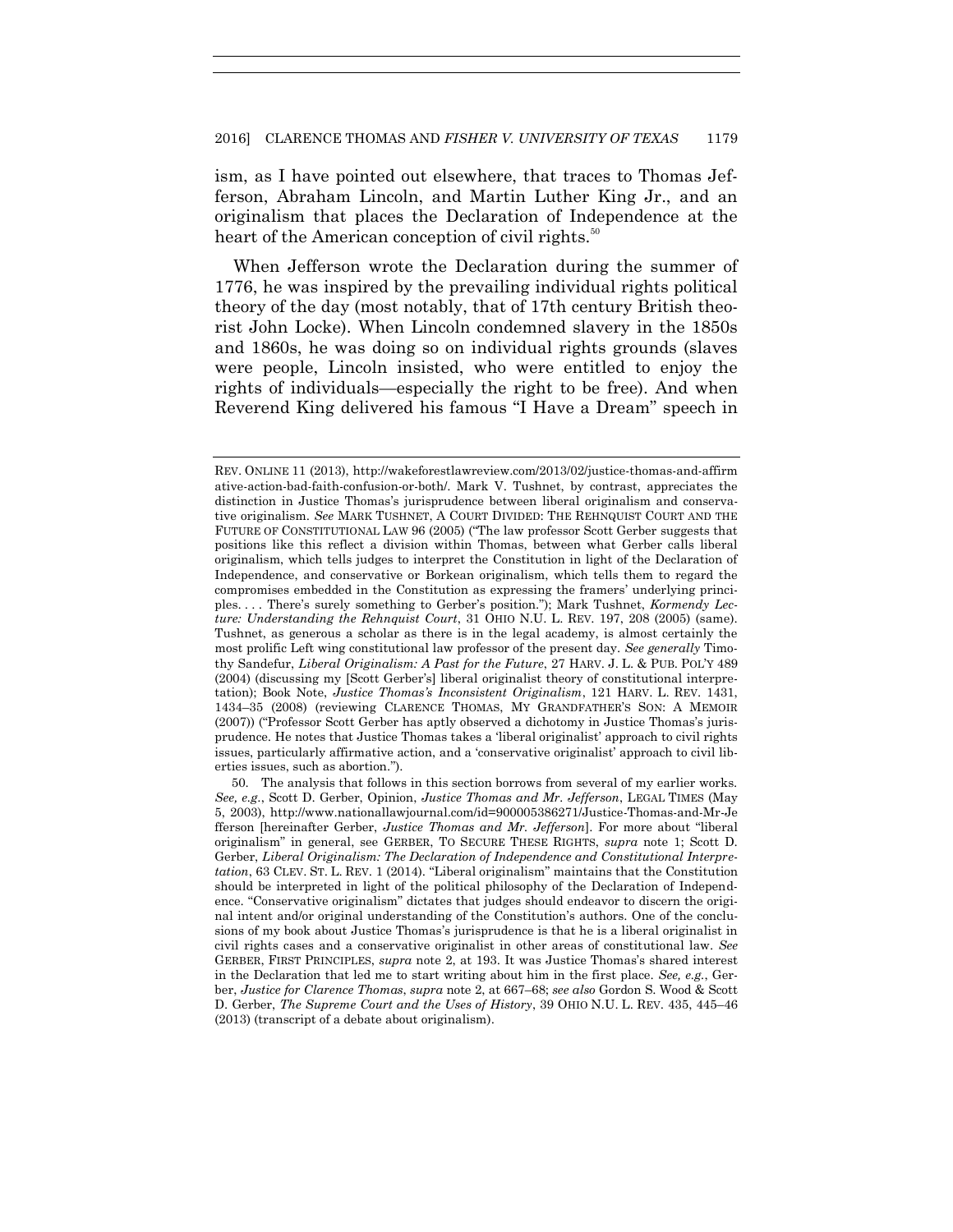1180 UNIVERSITY OF RICHMOND LAW REVIEW [Vol. 50:1169]

1963, his "dream" was that his children would one day live in a nation "where they will not be judged by the color of their skin but by the content of their character."<sup>51</sup> Clarence Thomas shares this vision of the American regime. He has for most of his public life.

For example, Thomas wrote in a 1987 article in the *Howard Law Journal* that the "founding principles of equality and liberty" set forth in the Declaration of Independence "dictate the policy of action towards Black Americans."<sup>52</sup> The then-chairman of the U.S. Equal Employment Opportunity Commission (the "EEOC") credited the first Justice Harlan as the initial member of the Supreme Court to appreciate the connection between the Declaration and the enforcement of the nation's civil rights laws.<sup>53</sup> In particular, Justice Thomas applauded Justice Harlan's solitary dissent in the infamous 1896 case of *Plessy v. Ferguson*, the case in which the Court constitutionalized the practice of racial segregation.<sup>54</sup> It was in that stinging dissent that Justice Harlan coined the phrase that would later become so closely associated with Justice Thomas himself: "Our Constitution is color-blind, and neither knows nor tolerates classes among citizens."<sup>55</sup>

Similarly, in a 1985 article in the *Stetson Law Review* Thomas discussed his daily responsibilities of enforcing the nation's civil rights laws as chairman of the EEOC. His rejection of the agency's group-based emphasis was clear. He wrote:

I intend to take EEO enforcement back to where it started by defending the rights of individuals who are hurt by discriminatory practices. To do this, we intend to pursue individual cases as well as pattern and practice cases. . . . Those who insist on arguing that the principal [sic] of equal opportunity, the cornerstone of civil rights, means preferences for certain groups have relinquished their roles as moral and ethical leaders in this area. I bristle at the thought, for example, that it is morally proper to protest against minority racial preferences in South Africa while arguing for such preferences here. 56

<sup>51.</sup> Martin Luther King Jr., I Have a Dream, Address Delivered at the Lincoln Memorial in Washington, D.C. (Aug. 28, 1963), *reprinted in* THE DECLARATION OF INDEPENDENCE: ORIGINS AND IMPACT 317, 319 (Scott Douglas Gerber ed., 2002).

<sup>52.</sup> Clarence Thomas, *Toward a "Plain Reading" of the Constitution—The Declaration of Independence in Constitutional Interpretation,* 30 HOW. L.J. 983, 983–84 (1987).

<sup>53.</sup> *Id*. at 991–92.

<sup>54</sup>*. Id.* at 992.

<sup>55</sup>*.* Plessy v. Ferguson, 163 U.S. 537, 559 (Harlan, J., dissenting).

<sup>56.</sup> Clarence Thomas, *The Equal Employment Opportunity Commission: Reflections*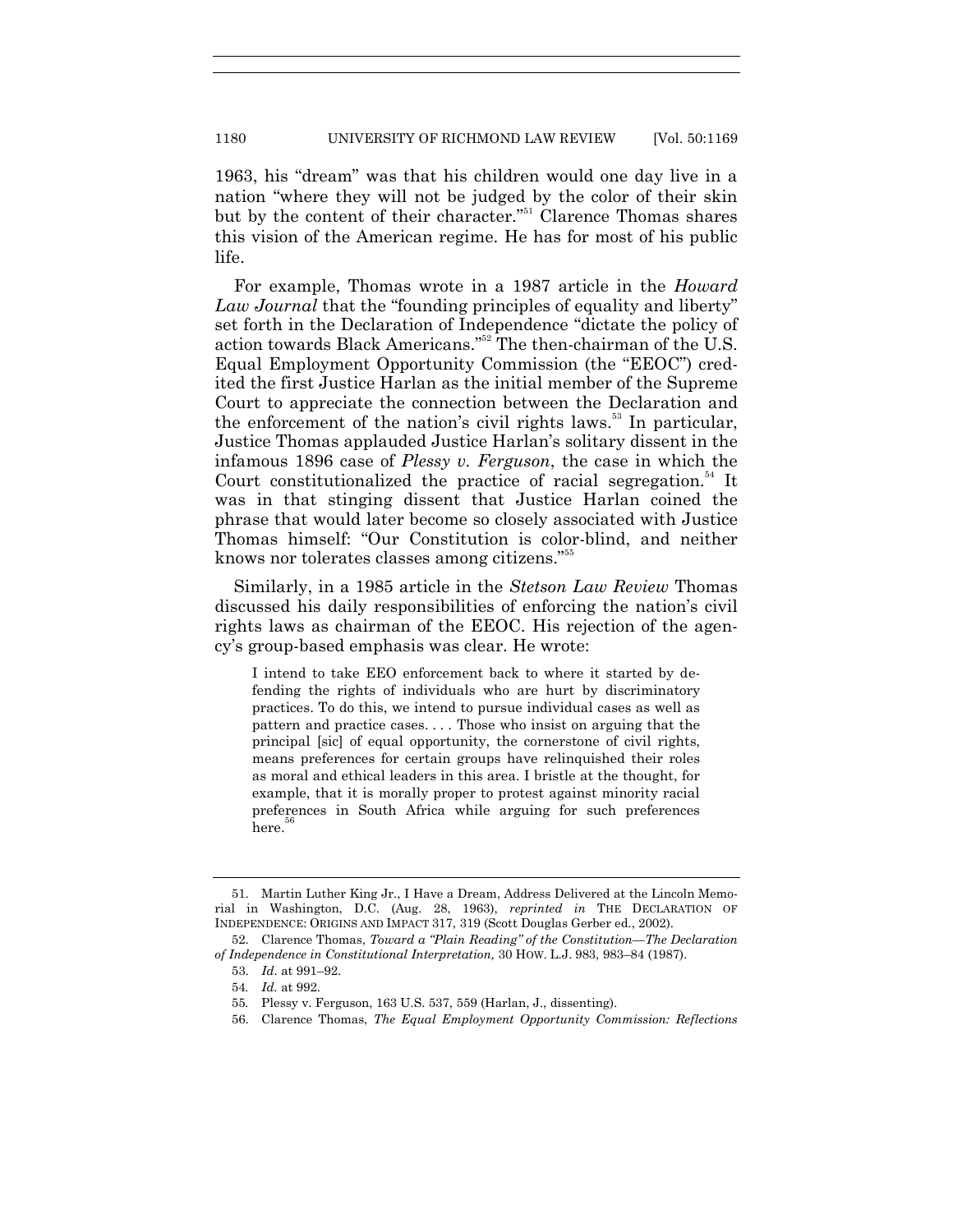Thomas's critics strived during his 1991 Supreme Court confirmation process to mischaracterize his views about the Declaration of Independence. For example, Harvard Law School Professor Laurence H. Tribe wrote in a scathing *New York Times* op-ed that Thomas would use the Declaration to turn back the clock to the darkest days of the nation's history:

Most conservatives criticize the judiciary for expanding its powers, "creating" rights rather than "interpreting" the Constitution.... Clarence Thomas, judging from his speeches and scholarly writings, seems instead to believe judges should enforce the Founders' natural law philosophy—the inalienable rights "given man by his Creator" which he maintains is revealed most completely in the Declaration of Independence. He is the first Supreme Court nominee in 50 years to maintain that natural law should be readily consulted in constitutional interpretation.<sup>5</sup>

What critics such as Tribe failed to mention was that Thomas was articulating the standard individual rights interpretation of the Declaration—the same interpretation shared by Jefferson, Lincoln, and King. "[T]o secure these rights," the Declaration proclaims, "governments are instituted among men."<sup>58</sup> Indeed, Thomas made this point repeatedly during his confirmation battle. For instance, when asked by then-Senator Howard Metzenbaum (D-Ohio), arguably his most unwavering opponent on the Judiciary Committee, about a speech he had previously given, Thomas responded:

[T]he point I think throughout these speeches is a notion that we should be careful about the relationship between the Government and the individual and should be careful that the Government itself does not at some point displace or infringe on the rights of the individual. That is a concern, as I have noted here, that runs throughout my speeches.

Justice Thomas has continued to speak publicly about the Declaration of Independence since his confirmation to the Supreme Court. He reminded the faculty and students of James Madison

*on a New Philosophy*, 15 STETSON L. REV. 29, 35 (1985). Of course apartheid is no longer the law in South Africa. *See, e.g.*, *Apartheid*, BRITANNICA ONLINE ENCYCLOPEDIA, http:// www.britannica.com/topic/apartheid (last visited Apr. 15, 2016).

<sup>57.</sup> Laurence H. Tribe, Opinion, *Clarence Thomas and "Natural Law*," N.Y. TIMES, July 15, 1991, at A15.

<sup>58.</sup> THE DECLARATION OF INDEPENDENCE para. 2 (U.S. 1776).

<sup>59</sup>*. Nomination of Judge Clarence Thomas to Be Associate Justice of the Supreme Court of the United States Before S. Comm. on the Judiciary*, 102d Cong. 431 (1991) (statement of Clarence Thomas, Judge, United States Court of Appeals for the D.C. Circuit).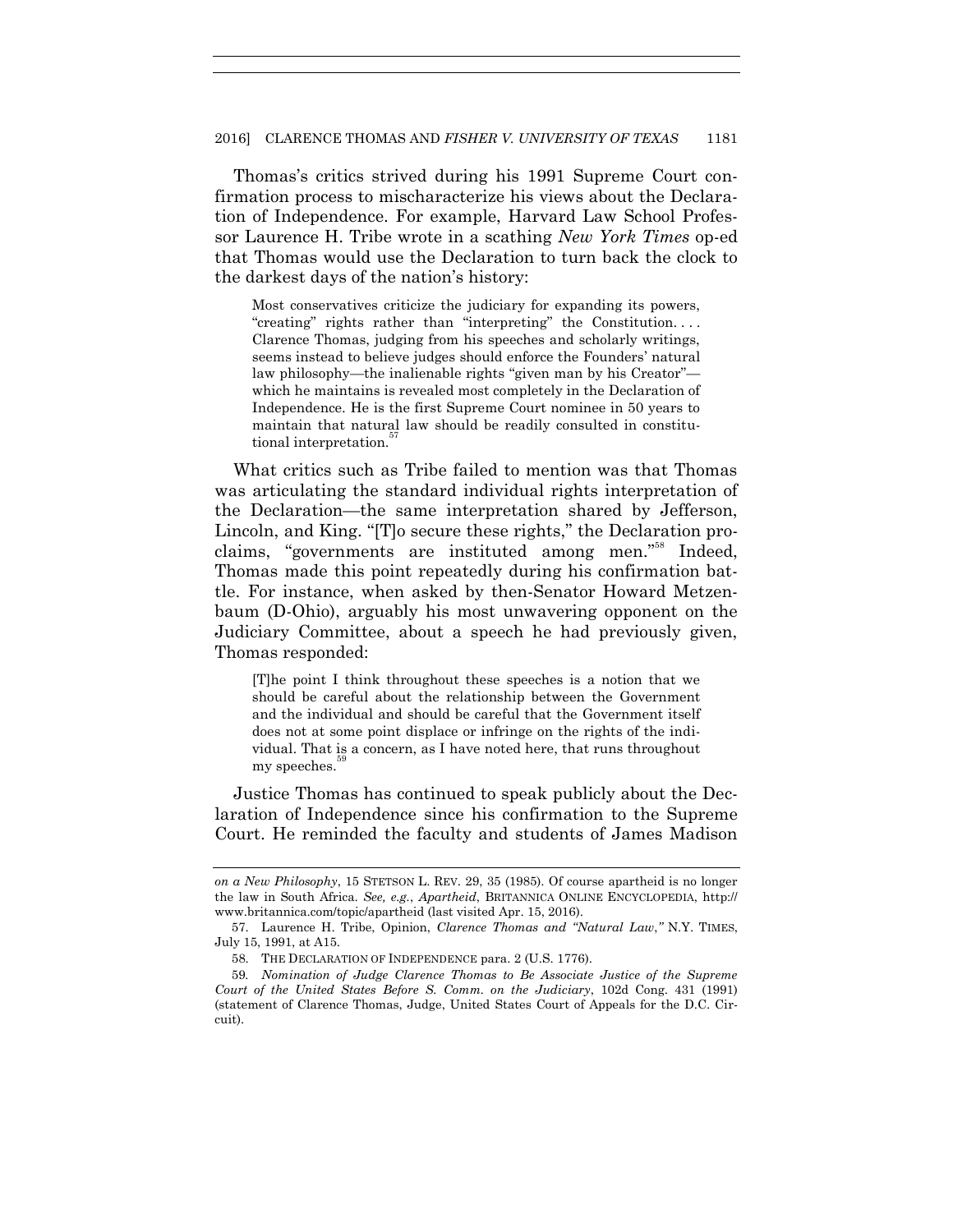University that Madison, the chief architect of the Constitution, based it on "universal principles," which "[w]e find . . . most succinctly and, indeed, elegantly stated by Madison's close friend, Thomas Jefferson, in our Declaration of Independence."<sup>60</sup> Justice Thomas went on in his speech to describe how the Constitution secures the rights promised to all Americans by the Declaration.<sup>61</sup> Justice Thomas's critics would be well served by reading this speech.

His critics also should read his February 9, 1999, Lincoln Day address to the Claremont Institute. There, Justice Thomas urges the American people "to be ever vigilant in reminding us—me and everyone else who has the privilege of serving our nation through public office—of the principles of our founding and how they apply to the controversies of our time."<sup>62</sup> That speech, in my judgment, is the most significant speech about the Declaration of Independence since Reverend King's "I Have a Dream."

Justice Thomas is, of course, not alone in his commitment to the Declaration of Independence. However, what makes him the most important voice today on the Declaration is the official position he occupies in the American regime: one of nine members of the nation's highest Court. Justice Thomas, in short, has the power to do something about effectuating the individual rights principles of the Declaration. His civil rights opinions and votes several of which he cites in his *Fisher I* opinion—demonstrate that he has been more than willing to act on those principles during his tenure on the Court.

In 1995's *Missouri v. Jenkins*, for example, Justice Thomas became the first Supreme Court Justice to directly criticize *Brown v. Board of Education*. Although he called state-mandated segregation "despicable," he said that the Court was wrong in 1954 to rely on disputable social science evidence to declare segregation unconstitutional rather than invoking the constitutional principle

<sup>60.</sup> Clarence Thomas, James Madison Day Lecture, Remarks Delivered at James Madison University (Mar. 15, 2001), http://www.jmu.edu/jmuweb/general/news2/general\_ 200132382450.shtml.

<sup>61</sup>*. Id.*

<sup>62.</sup> Clarence Thomas, The Virtue of Practical Wisdom, Remarks Delivered at the Third Annual Claremont Institute Lincoln Day Colloquium (Feb. 9, 1999), *reprinted in*  THE DECLARATION OF INDEPENDENCE: ORIGINS AND IMPACT 243, 247 (Scott Douglas Gerber ed., 2002).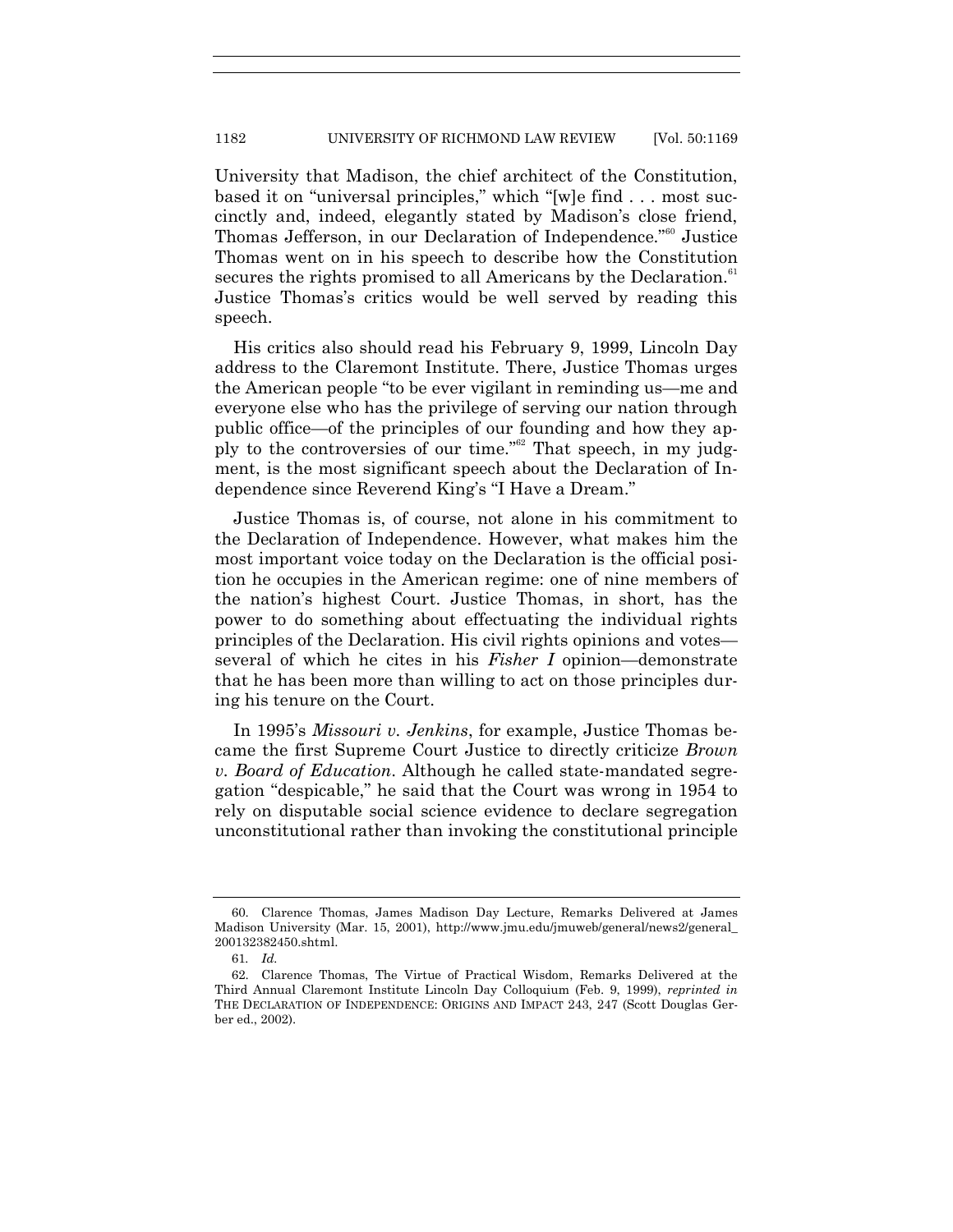that "the government must treat citizens as individuals, and not as members of racial, ethnic, or religious groups."<sup>63</sup>

Justice Thomas's conception of civil rights as an individual, not a group, concern also explains his approach to voting rights. In 1994's *Holder v. Hall*, Justice Thomas wrote in a concurring opinion that racial groups should not "be conceived of largely as political interest groups," that blacks do not all think alike, and that existing case law should be overturned to eliminate claims for "proportional allocation of political power according to race."<sup>64</sup> Justice Thomas echoed these views in several more recent Voting Rights Act cases, including *Northwest Austin Municipal Utility District Number One v. Holder*<sup>65</sup> and *Shelby County v. Holder.*<sup>66</sup> He again wrote separately in those cases.<sup>67</sup>

With respect to racial preferences, Justice Thomas issued three separate opinions on the subject that laid the groundwork for his concurring opinion in *Fisher I*. In *Adarand*, the 1995 government contracting case that, like *Fisher I*, seemingly called the constitutionality of racial preferences into serious question, Justice Thomas invoked the Declaration of Independence as the rule of decision.<sup>68</sup> He wrote:

There can be no doubt that the paternalism that appears to lie at the heart of this [affirmative action] program is at war with the principle of inherent equality that underlies and infuses our Constitution. See Declaration of Independence ("We hold these truths to be selfevident, that all men are created equal, that they are endowed by

66*.* Shelby Cty. v. Holder, 133 S. Ct. 2612, 2631–32 (2013) (Thomas, J., concurring).

<sup>63.</sup> Missouri v. Jenkins, 515 U.S. 70, 118, 120–21, 123 (1994) (Thomas, J., concurring).

<sup>64</sup>*.* Holder v. Hall, 512 U.S. 874, 905, 912 (1994) (Thomas, J., concurring in the judgment).

<sup>65.</sup> Nw. Austin Mun. Util. Dist. No. 1 v. Holder, 557 U.S. 193, 229 (2009) (Thomas, J., concurring in the judgment in part and dissenting in part).

<sup>67</sup>*. See id.*; *Nw. Austin Mun. Util. Dist. No. 1*, 557 U.S. at 212 (Thomas, J., concurring in part and dissenting in part).

<sup>68.</sup> Adarand Constructors v. Peña, 515 U.S. 200, 240 (1995) (Thomas, J., concurring in part and concurring in the judgment). It is possible to find racial preferences unconstitutional without invoking the Declaration of Independence. Justice Scalia did not rely on the Declaration. *See, e.g.*, Fisher v. Univ. of Tex. (*Fisher I*), 133 S. Ct. 2411, 2422 (2013) (Scalia, J., concurring). Other leading conservative civil rights lawyers and scholars focus on the text and history of the 14th Amendment. *See, e.g.*, Roger Clegg, *Originalism and Affirmative Action*, NAT'L REV. ONLINE (Apr. 10, 2013), http://www.nationalreview.com/ bench-memos/345181/originalism-and-affirmative-action-roger-clegg (citing his own work and that of Michael Rappaport).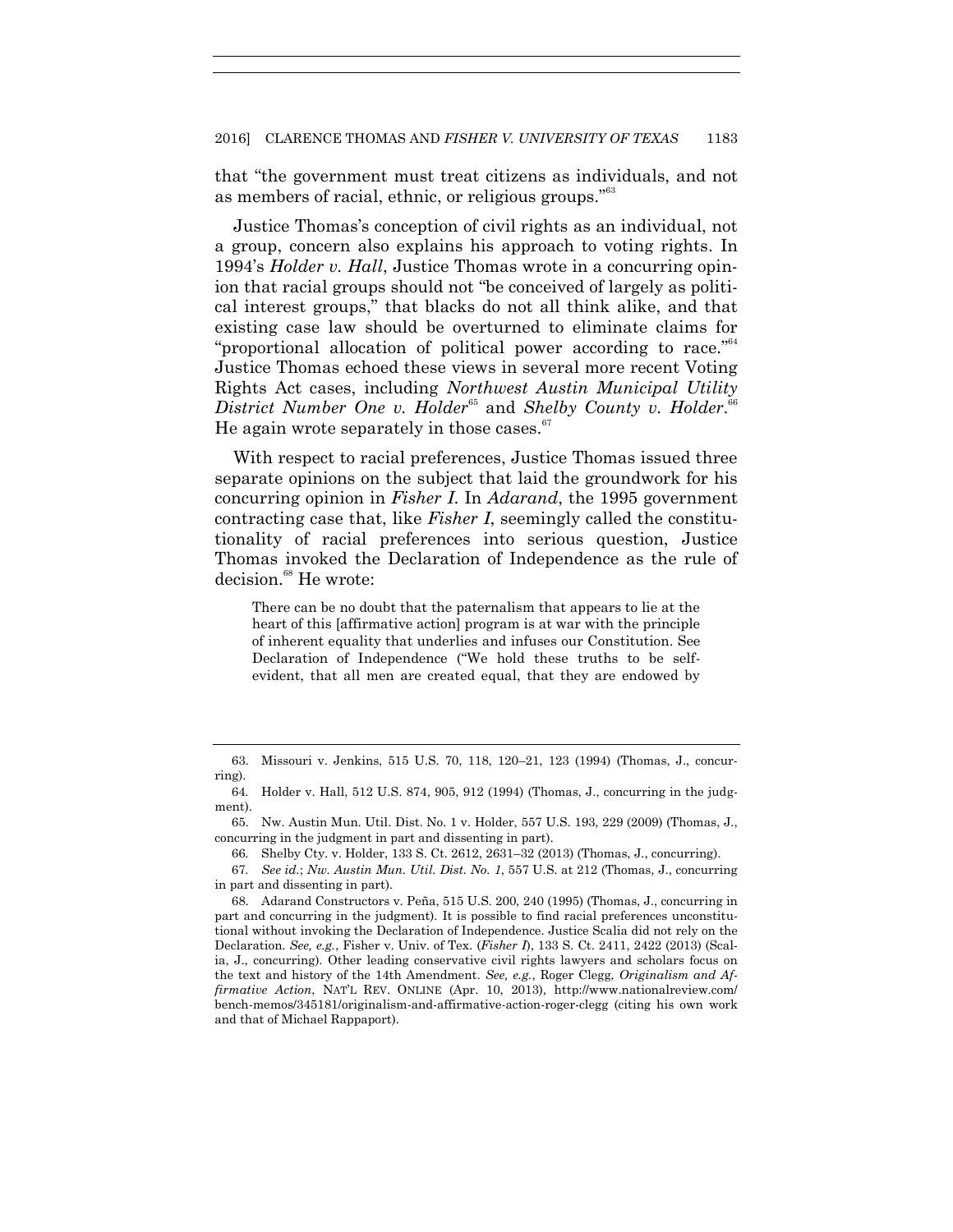their Creator with certain unalienable Rights, that among these are Life, Liberty, and the pursuit of Happiness".

Justice Thomas again invoked the Declaration in his twentynine-page separate opinion in the 2003 University of Michigan affirmative action case, *Grutter v. Bollinger*. After criticizing the *Grutter* majority for "fail[ing] to justify its decision by reference to any principle,"<sup>70</sup> Justice Thomas closed his opinion by reminding his colleagues that the controlling principle—that articulated in the Declaration—required the case to come out the other way. He wrote:

[T]he majority has placed its *imprimatur* on a practice that can only weaken the principle of equality embodied in the Declaration of Independence and the Equal Protection Clause. . . . It has been nearly 140 years since Frederick Douglass asked the intellectual ancestors of the Law School to "[d]o nothing with us!" and the Nation adopted the Fourteenth Amendment. Now we must wait another 25 years to see this principle of equality vindicated. I therefore respectfully dissent . . . .

In the racial preferences case decided most closely in time with *Fisher I*, 2007's *Parents Involved in Community Schools v. Seattle School District No. 1*, Justice Thomas continued with this theme. $72$  He wrote:

The dissent attempts to marginalize the notion of a colorblind Constitution by consigning it to me and Members of today's plurality. . . . But I am quite comfortable in the company I keep. My view of the Constitution is Justice Harlan's view in *Plessy*: "Our Constitution is color-blind, and neither knows nor tolerates classes among citizens."<sup>73</sup>

### V. CONCLUSION: *SCHUETTE* (2014) & *FISHER II* (2016)

The Left's intelligentsia conveniently fails to mention that "[a] clear majority of Americans, 67 percent, are opposed to considering race and ethnicity in college admissions," and instead insist

<sup>69</sup>*. Adarand*, 515 U.S. at 240 (Thomas, J., concurring in part and concurring in the judgment).

<sup>70</sup>*.* Grutter v. Bollinger, 539 U.S. 306, 357 (2003) (Thomas, J., concurring in part and dissenting in part).

<sup>71</sup>*. Id.* at 378.

<sup>72.</sup> Parents Involved in Cmty. Sch. v. Seattle Sch. Dist. No. 1, 551 U.S. 701, 748, 779, 782 (2007) (Thomas, J., concurring).

<sup>73</sup>*. Id.* at 772.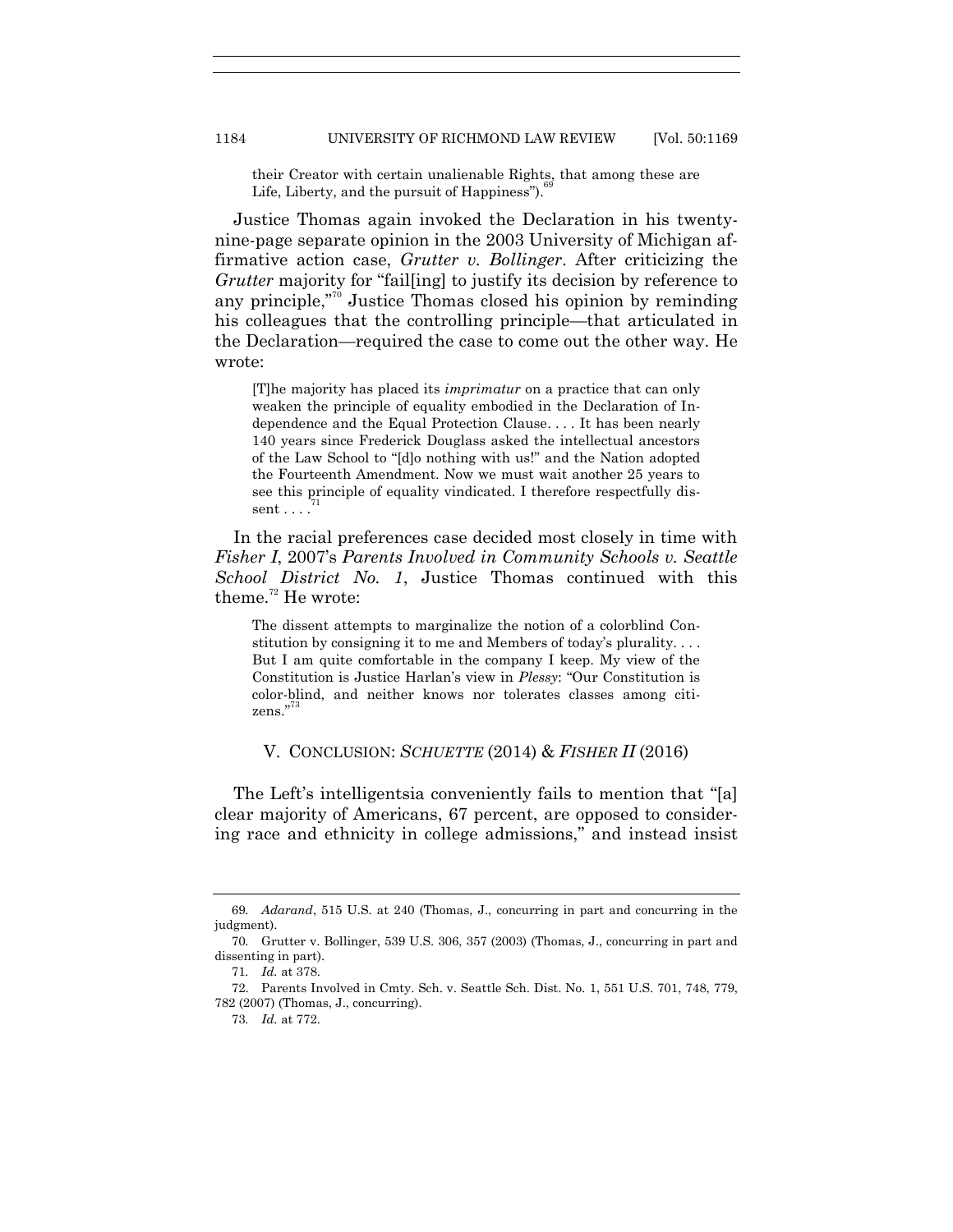"that students should be admitted solely based on merit."<sup>74</sup> In short, most Americans agree with Justice Thomas, which makes the vitriol heaped upon him on the subject of racial preferences even more inappropriate than it already is.<sup>75</sup>

Clarence Thomas has written and spoken more forcefully about the Declaration of Independence than any public figure since Martin Luther King  $Jr^{76}$  His profound commitment to the individual rights principles of the nation's founding document has helped bring the Supreme Court to the verge of doing what a liberal originalist understands the Constitution to *require* it to do: declare racial preferences unconstitutional, so that every American is judged by the content of his or her character rather than by the color of his or her skin.

The people of Michigan embraced this fundamental tenet of liberal originalism when they amended Michigan's state constitution in 2006 to forbid state-sponsored racial preferences in Michigan. The amendment, commonly known as "Prop 2," provides that the "state shall not discriminate against, or grant preferential treatment to, any individual or group on the basis of race, sex, color, ethnicity, or national origin in the operation of public employment, public education, or public contracting."<sup>77</sup>

<sup>74</sup>*.* Allie Bidwell, *Majority of Americans Oppose Affirmative Action in College Admissions*, U.S. NEWS & WORLD REP. (July 24, 2013, 5:40 PM), http://www.usnews.com/news/ newsgram/articles/2013/07/24/majority-of-americans-oppose-affirmative-action-in-collegeadmissions (discussing a Gallup poll).

<sup>75.</sup> Justice Thomas's opposition to racial preferences has long subjected him to insulting remarks from the Left. For example, in response to his separate opinion in *Grutter*, Maureen Dowd wrote in her *New York Times* column that Justice Thomas's opinion "is a clinical study of a man who has been driven barking mad by the beneficial treatment he has received," while Henry Louis Gates Jr. called the nation's highest-ranking African American jurist a "hypocrite" on the subject. Maureen Dowd, Opinion, *Could Thomas Be Right?*, N.Y. TIMES (June 25, 2003), http://www.nytimes.com/2003/06/25/opinion/couldthomas-be-right.html; Kyla King, *Harvard Educator Touts Affirmative Action: The Head of the University's Black Studies Program Calls Supreme Court Justice Clarence Thomas a Hypocrite*, GRAND RAPIDS PRESS, Jan. 15, 2002, at A11 (quoting Professor Gates).

<sup>76.</sup> *See, e.g.*, Scott Douglas Gerber, Opinion, *Clarence Thomas' Moment*, HOUS. CHRON. (Nov. 16, 2012, 7:29 PM), http://www.chron.com/default/article/Clarence-Thomasmoment-4045059.php. The Left does not like it when I point this out. *See, e.g.*, Ronald Turner, Opinion, *On King and Color-Blindness*, HOUS. CHRON. (Nov. 26, 2012, 5:41 PM), http://www.chron.com/opinion/outlook/article/On-King-and-color-blindness-4068057.php (an op-ed by a University of Houston law professor about my op-ed in the *Houston Chronicle*).

<sup>77.</sup> MICH. CONST. art. I, § 26(2).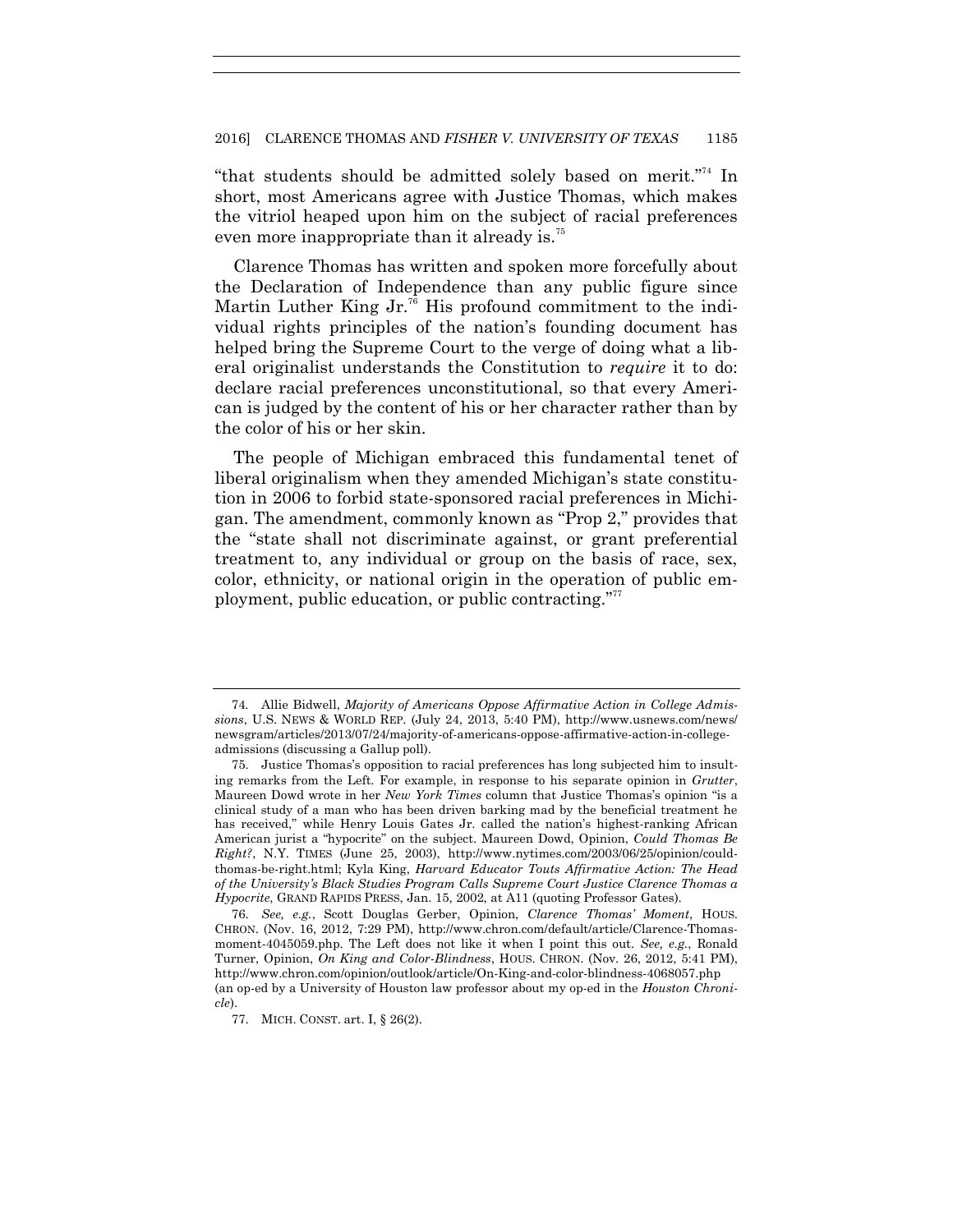The campaign for the passage of Prop 2 was spearheaded by Ward Connerly and Jennifer Gratz.<sup>78</sup> Connerly is a wealthy African American Republican who helped pass a similar amendment to the California state constitution in the 1990s.<sup>79</sup> Gratz was one of the plaintiffs in the 2003 decisions by the U.S. Supreme Court holding that the University of Michigan may, as a matter of federal constitutional law, consider the race of applicants as a factor in admissions decisions, provided that it is not used too mechanically and that all applicants are evaluated on an individualized basis.<sup>80</sup> Of course, it was the University of Michigan cases that the Supreme Court concluded the Fifth Circuit had failed to apply properly in *Fisher I,* and it was the University of Michigan cases that Justice Thomas said should be overruled.

Many on the academic Left have long endorsed a theory known as "popular constitutionalism": the idea that constitutional law should be defined *outside* of the courts by the people themselves, "whether  $\dots$  we act in the streets, in the voting booths, or in legislatures as representatives of others."<sup>81</sup> The Left's commitment to popular constitutionalism is what made the recent challenge to Prop 2 so bizarre: the people of Michigan were engaged in the ultimate expression of popular constitutionalism when they amended their state constitution to render the Supreme Court's decisions in the University of Michigan cases inapplicable in the state of Michigan. But, as I have mentioned twice before in this article, racial preferences are the sacred cow of the Left. Legal consistency obviously gave way to political expediency in the Left's challenge to Prop 2.

<sup>78.</sup> Scott Gerber, Opinion, *Michigan's Controversial Proposition 2, Eliminating Affirmative Action Programs in the State: A Good Example of Popular Constitutionalism?*, FINDLAW (Nov. 16, 2006), http://writ.news.findlaw.com/commentary/20061116\_gerber. html [hereinafter Gerber, *Michigan's Controversial Proposition 2*]; Tamar Lewin, *Race Preferences Vote Splits Michigan*, N.Y. TIMES (Oct. 31, 2006), http://www.nytimes.com/ 2006/10/31/us/31michigan.html?\_r=2&.

<sup>79</sup>*.* Lewin, *supra* note 78.

<sup>80</sup>*. See* Grutter v. Bollinger, 539 U.S. 306 (2003); Gratz v. Bollinger, 539 U.S. 244 (2003).

<sup>81.</sup> MARK TUSHNET, TAKING THE CONSTITUTION AWAY FROM THE COURTS 181 (1999); *see also* LARRY D. KRAMER, THE PEOPLE THEMSELVES: POPULAR CONSTITUTIONALISM AND JUDICIAL REVIEW 8 (2004); CASS R. SUNSTEIN, ONE CASE AT A TIME: JUDICIAL MINIMALISM ON THE SUPREME COURT 5 (1999). Sunstein focuses on the judicial, rather than the popular, side of the question and calls his theory "judicial minimalism." He agrees with Tushnet and Kramer that the people, not the Court, should enjoy the primary responsibility for determining what the Constitution means. For a critique of popular constitutionalism, see Scott D. Gerber, *The Court, the Constitution, and the History of Ideas*, 61 VAND. L. REV. 1067 (2008).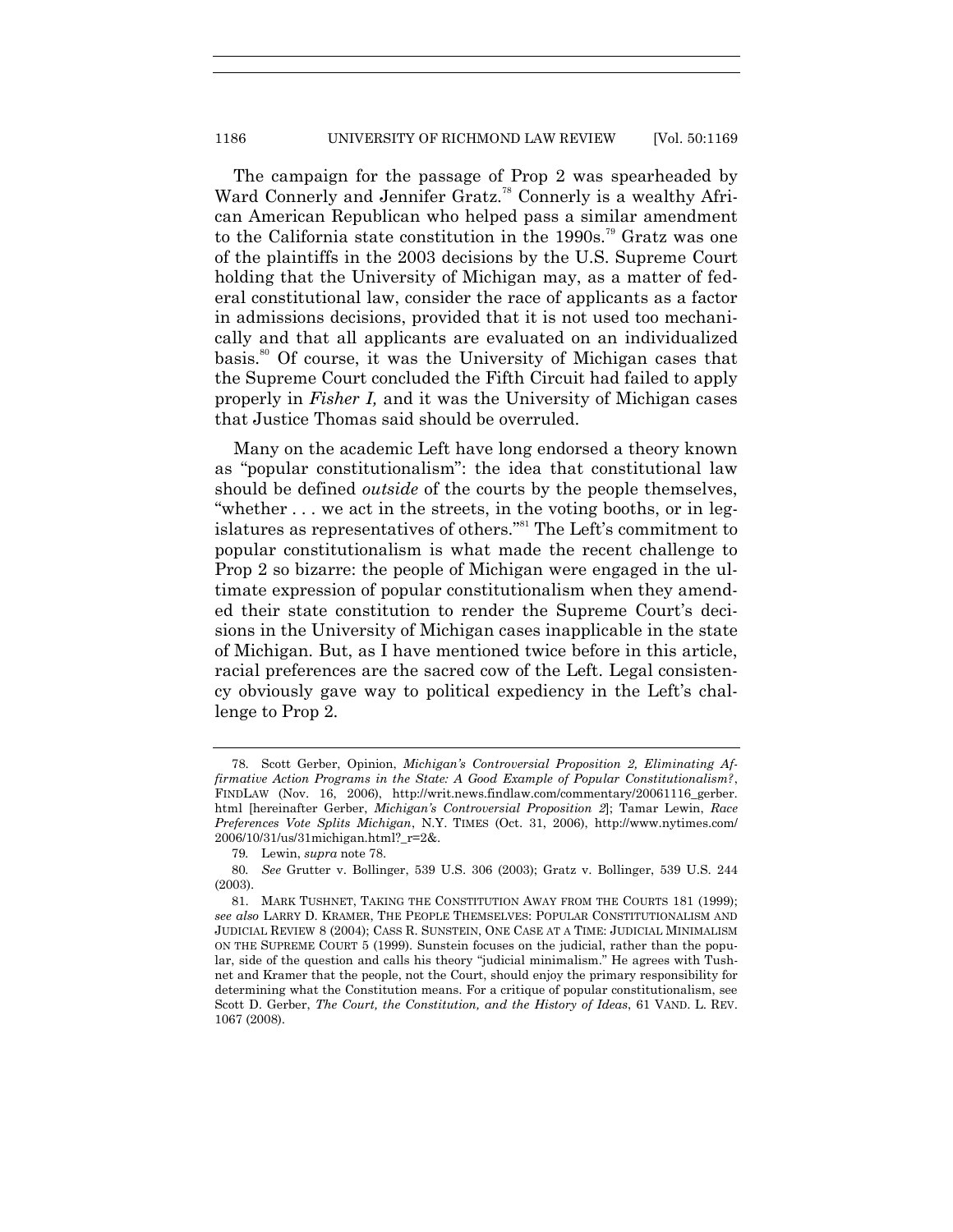#### 2016] CLARENCE THOMAS AND *FISHER V. UNIVERSITY OF TEXAS* 1187

On October 15, 2013, the Supreme Court heard oral arguments in that challenge, *Schuette v. Michigan Coalition to Defend Affirmative Action*. <sup>82</sup> The U.S. Court of Appeals for the Sixth Circuit had ruled in the case that prohibiting racial preferences through a ballot initiative that amends the Michigan constitution is discriminatory because it puts minorities who want to change the law at a disadvantage.<sup>83</sup> The Sixth Circuit reasoned that Prop 2 violates the guarantee of the Equal Protection Clause of the Federal Constitution that "all citizens ought to have equal access to the tools of political change."<sup>84</sup> What the Sixth Circuit failed to appreciate, however, is that every Michigan voter did have "equal access" to the democratic process. Proponents of racial preferences simply lost the vote.<sup>85</sup> By definition, in a democracy, somebody loses. In the apt words of Michigan Attorney General Bill Schuette, "[I]t's fundamentally wrong to treat people differently based on the color of your skin or your gender or your ethnicity. We said no to that in Michigan."<sup>86</sup>

On April 22, 2014, the Supreme Court ruled 6-2 that the people of Michigan were allowed to ban preferential treatment in the state.<sup>87</sup> The Justices in the majority, albeit in a series of splintered opinions, concluded that policies affecting minorities that do not involve intentional discrimination should be decided at the ballot box rather than in the courts.<sup>88</sup> Justice Sotomayor—who conceded in her memoir that she had been admitted to both

<sup>82.</sup> Schuette v. Coalition to Defend Affirmative Action, OYEZ, https://www.oyez.org/ cases/2013/12-682 (last visited Apr. 15, 2016).

<sup>83.</sup> Coal. to Defend Affirmative Action v. Regents of the Univ. of Mich., 701 F.3d 466, 485 (6th Cir. 2012) (en banc).

<sup>84</sup>*. Id.* at 470.

<sup>85</sup>*. See* Gerber, *Michigan's Controversial Proposition 2, supra* note 78.

<sup>86.</sup> David Eggert, *AG Schuette Focused on Victims, Legal Culture Wars*, CBS (Dec. 31, 2013, 6:16 PM), http://detroit.cbslocal.com/2013/12/31/ag-schuette-focused-on-victims-legal -culture-wars/ (quoting Bill Schuette).

<sup>87</sup>*. See* Schuette v. Coal. to Defend Affirmative Action, 134 S. Ct. 1623 (2014). Justice Kagan did not participate in the decision. *Id.* at 1638. The Court's decision legitimated similar measures in other states. *See* Adam Liptak, *Court Backs Michigan on Affirmative Action*, N.Y. TIMES (Apr. 22, 2014), http://www.nytimes.com/2014/04/23/us/supreme-courtmichigan-affirmative-action-ban.html.

<sup>88</sup>*. See Schuette*, 134 S. Ct. at 1629 (Kennedy, J., plurality opinion) (joined by Chief Justice Roberts and Justice Alito); *id*. at 1638 (Roberts, C.J., concurring); *id*. at 1639 (Scalia, J., concurring in the judgment) (joined by Justice Thomas); *id*. at 1648 (Breyer, J., concurring in the judgment).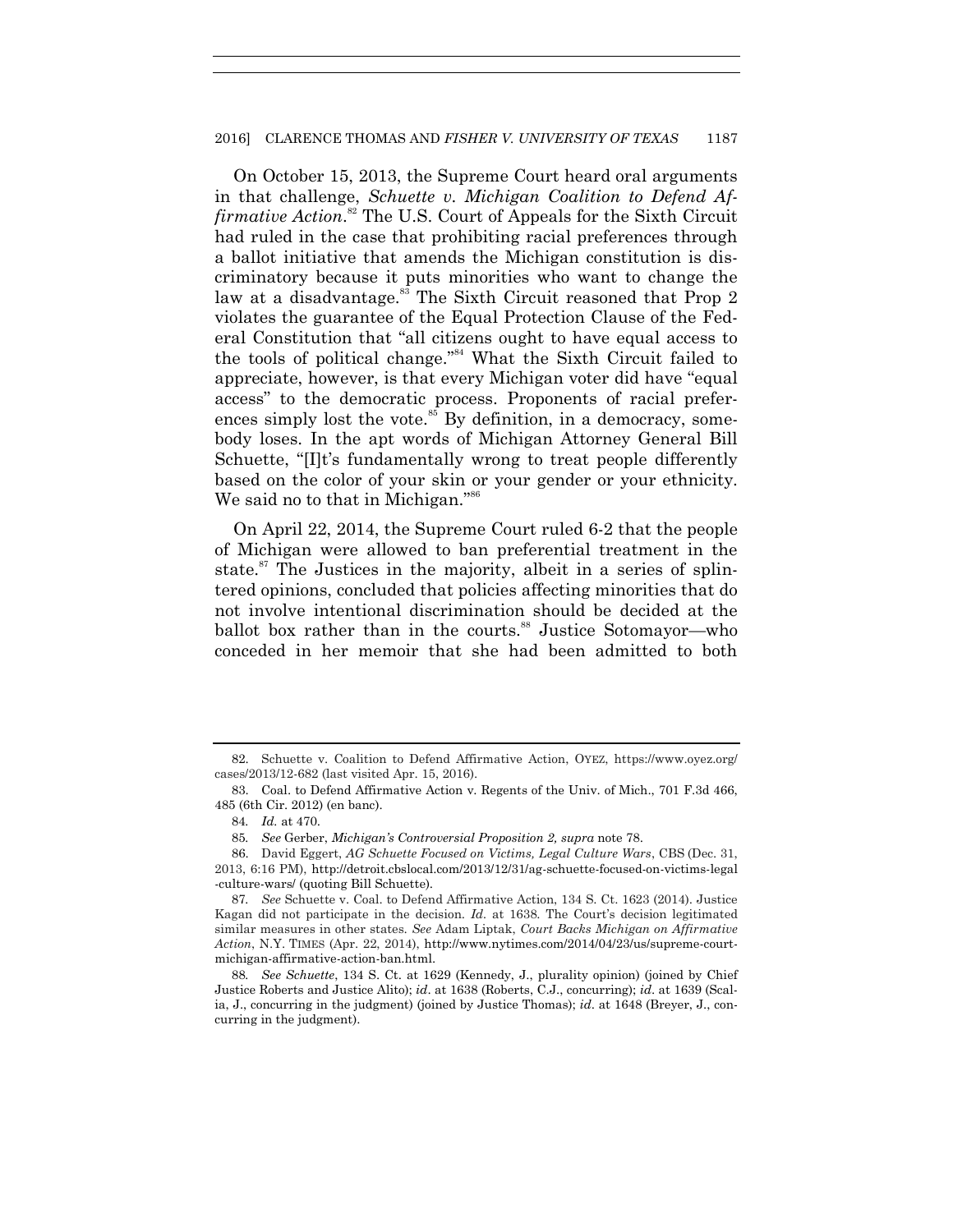Princeton University and Yale Law School on the basis of affirmative action<sup>89</sup>—disagreed vehemently in a lengthy dissent in which Justice Ginsburg joined.<sup>90</sup>

Significantly, for Justices Thomas and Scalia *Schuette* provided another opportunity to point out that the Court's "sorry line of race-based-admissions cases" permitting colleges and universities to take race into account were wrong.<sup>91</sup> They also suggested that those decisions were in jeopardy,<sup>92</sup> which is where 2016's *Fisher II* comes in.

The Supreme Court rarely explains why it is granting certiorari,<sup>93</sup> but its decision to revisit the *Fisher* case indicates that at least four of the Justices in the majority were not pleased with how the Fifth Circuit panel handled the case on remand.<sup>94</sup> Who can blame them?<sup>95</sup> After all, the Supreme Court vacated and remanded the same panel's prior decision on the ground that the panel impermissibly deferred to the University on the dispositive question of whether race was being used in too heavy-handed a fashion in the admissions program.

Although the Fifth Circuit panel gave lip service in its latest ruling to the Supreme Court's instructions to review the University's admissions program with—in the panel's words—"more exacting scrutiny,<sup>396</sup> it simply repeated its previous mistake of deferring to the University too much. The dissenting judge, Emilio M. Garza, pointed this out repeatedly in one of the most persuasive lower court opinions I have ever read. For example, as Judge Garza made clear, what the Supreme Court actually instructed the Fifth Circuit panel to do on remand was afford the University ―no deference‖ at all with respect to its assertion that its chosen

<sup>89.</sup> SONIA SOTOMAYOR, MY BELOVED WORLD 191 (2013).

<sup>90</sup>*. See Schuette*, 134 S. Ct. at 1651–83 (Sotomayor, J., dissenting).

<sup>91</sup>*. Id.* at 1639 (Scalia, J., concurring in the judgment). Justice Thomas joined Justice Scalia's opinion. *Id*.

<sup>92</sup>*. See id*. at 1639–40.

<sup>93</sup>*. See, e.g.*, H.W. PERRY JR., DECIDING TO DECIDE: AGENDA SETTING IN THE UNITED STATES SUPREME COURT (1994).

<sup>94</sup>*. See* Fisher v. Univ. of Tex. (*Fisher II*), 758 F.3d 633, 637 (5th Cir. 2014), *cert. granted*, 135 S. Ct. 2888 (June 29, 2015) (No. 14-981).

<sup>95.</sup> The three paragraphs that follow are drawn from Scott D. Gerber, Opinion, *5th Circuit Thumbs Its Nose at U.S. Supreme Court in Racial Preferences Case*, HUFFINGTON POST (July 17, 2014, 10:05 AM), http://www.huffingtonpost.com/scott-d-gerber/5th-circuitthumbs-its-scotus\_b\_5593356.html.

<sup>96</sup>*. Fisher II*, 758 F.3d at 637.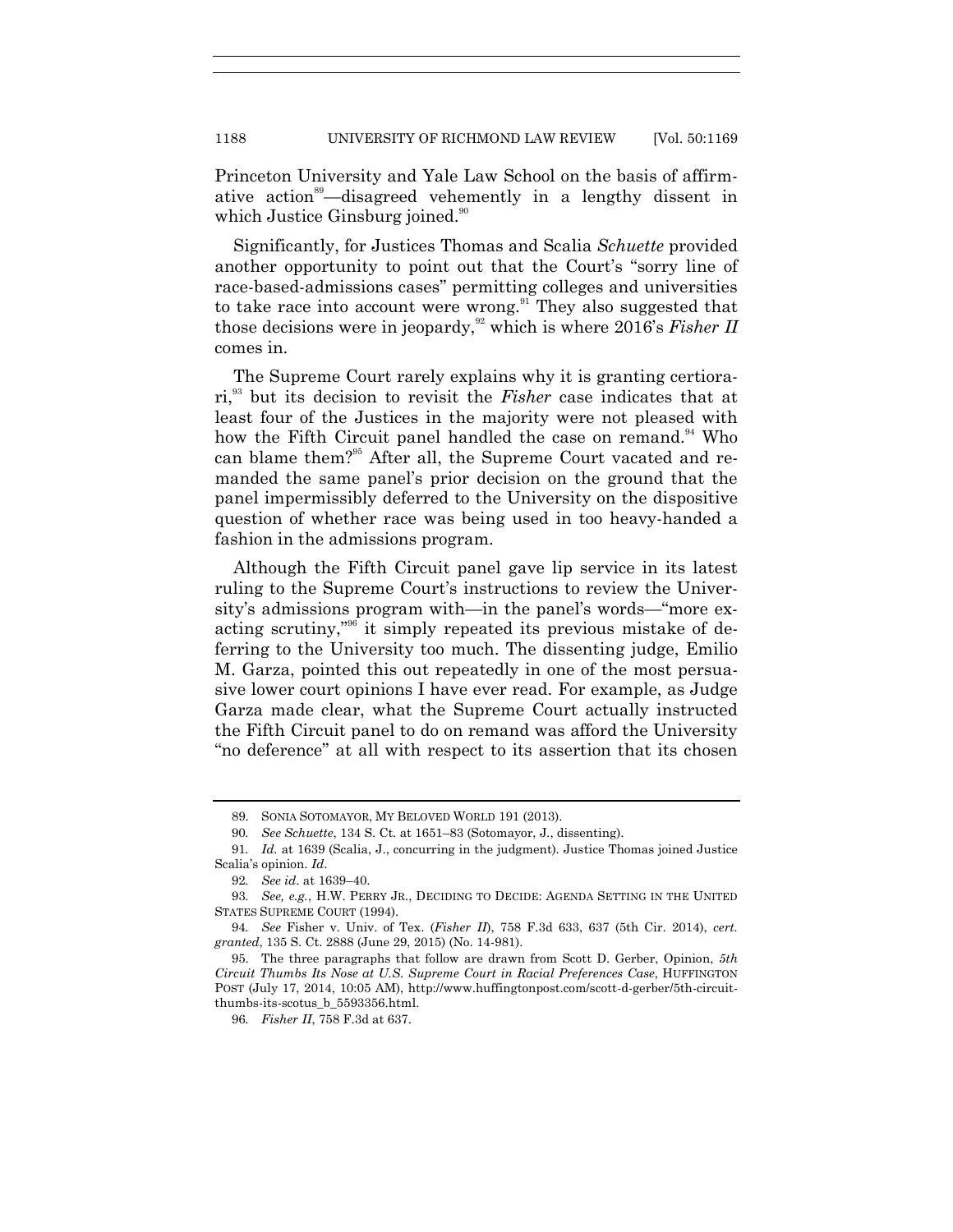"means ... to attain diversity are narrowly tailored to that goal."<sup>97</sup> Succinctly put, the University was required to explain "with clarity" what it meant by the "critical mass" of minority students that it was endeavoring to enroll.<sup>98</sup> It failed to do so. Instead, the University offered the predictable sorts of dissemblings that colleges and universities typically offer when they are trying to convince reviewing authorities that their illegal admissions programs are not illegal. As Judge Garza aptly put it, "At best, the University's attempted articulations of ‗critical mass' before this court are subjective, circular, or tautological."<sup>99</sup>

The Supreme Court knew this, and that is precisely why it vacated and remanded the case in 2013. It is profoundly disturbing that Judges Patrick E. Higginbotham and Carolyn Dineen King let the University play the same game all over again. (Judge Garza finally recognized what the University was up to, which is why he switched from ruling for the University in the original appeal to ruling against it on remand.)

On the plus side, perhaps the *Fisher* case will end up where Ms. Fisher wanted it to end up in the first place: with the nation's highest Court declaring once and for all that the Constitution *requires* that colleges and universities assess applicants as individuals rather than as members of racial or ethnic groups.<sup>100</sup> She has some reason to be optimistic: remember that in the 2014 *Schuette* decision the Court ruled that the people of Michigan may amend their state constitution to forbid any consideration of race altogether because colleges and universities can't be trusted to use it modestly and because at least some lower courts don't seem to care that they don't.

I would bet the ranch that Justice Thomas will vote to abolish racial preferences in *Fisher II*, just as he did in *Fisher I*. The wild

<sup>97</sup>*. Id.* at 665 (Garza, J., dissenting).

<sup>98</sup>*. Id*. at 666.

<sup>99</sup>*. Id.* at 667.

<sup>100.</sup> Not surprisingly, the blogosphere has been inundated with speculation about why the Court agreed to hear *Fisher* again and how the Justices will decide the case the second time around. *See, e.g.*, Emily Bazelon & Adam Liptak, *How Will the Supreme Court Rule on Affirmative Action?*, N.Y. TIMES (Dec. 8, 2015), http://www.nytimes.com/2015/12/08/ma gazine/how-will-the-supreme-court-rule-on-affirmative-action.html?\_r=0; Lyle Denniston, *The Mystery of* Fisher II *Review*, SCOTUSBLOG (July 21, 2015, 12:09 AM), http://www. scotusblog.com/2015/07/the-mystery-of-fisher-ii-review/; Alison Somin, *Supreme Court Preview: Of* Fisher II *and Paper Tigers*, FEDERALIST SOC'Y (Oct. 5, 2015), http://www.fedsoc.org/blog/detail/supreme-court-preview-of-fisher-ii-and-paper-tigers.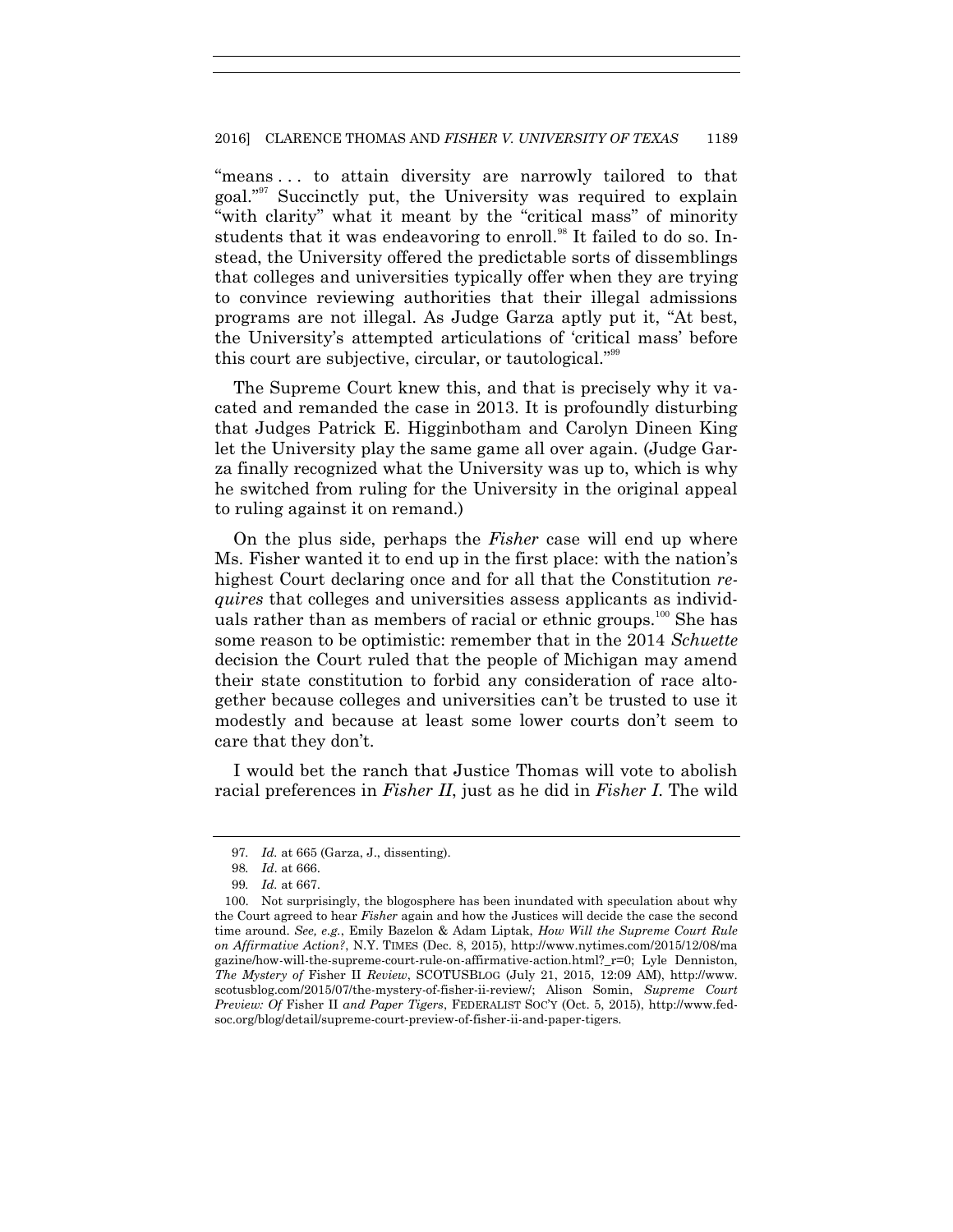card, as always, is Justice Kennedy, who has never voted to uphold a race-based admissions program, but who also has displayed a willingness to permit colleges and universities to continue to take race into account on the naïve assumption that they will do so honestly. It is time to face reality: they do not, and they never will.<sup>101</sup>

\*\*\*\*\*

Justice Antonin Scalia died unexpectedly on February 13,  $2016$ <sup>102</sup> At least two jurisprudential questions arise from this tragic event: (1) how will Justice Scalia's death affect the outcome in *Fisher II* and (2) what will be the impact of his death on Justice Thomas's role on the Court?

With respect to the first question, Justice Scalia's death probably will not have much impact on the outcome of *Fisher II*. Unlike a number of other closely watched cases on the Court's docket this Term, because Justice Kagan will not be participating in *Fisher II* either, there is no possibility of a 4-4 vote in the case. Justices Thomas and Alito and Chief Justice Roberts almost certainly remain solid votes against the University's racial preferences program, while Justices Ginsburg, Breyer, and Sotomayor are strong supporters of it. In short, the case still turns on what Justice Kennedy decides to do,<sup>103</sup> although the Court itself might—but probably won't—be reluctant to decide such an important case with only seven Justices participating.

The second question, the potential impact of Justice Scalia's death on Justice Thomas's role on the Court, dominated the news cycle when, on February 29, 2016, Justice Thomas asked his first question during oral argument in a decade.<sup>104</sup> The speculation

<sup>101.</sup> I first made this argument when the University of Michigan cases had been argued but not yet decided. *See* Scott D. Gerber, Opinion, *A Naive Notion Gone Awry*, NAT'L L.J., Apr. 7, 2003, at A18. Nothing has happened in the decade-plus that has elapsed since then to change my mind. Indeed, I am more convinced than ever of this unpleasant truth.

<sup>102</sup>*. See, e.g.*, Adam Liptak, *Justice Scalia, Who Led Court's Conservative Renaissance, Dies at 79*, N.Y. TIMES, Feb. 14, 2016, at A1.

<sup>103.</sup> For a fascinating essay on what Justice Kennedy might do in *Fisher II*, see Richard Lempert, *Justice Kennedy and the* Fisher *Revisit*: *Will the Irrelevant Prove Decisive?* (Mich. Law Sch. Pub. Law & Legal Theory Research Paper Series, Working Paper No. 499, 2016), http://ssrn.com/abstract=2740431.

<sup>104</sup>*. See* Scott Douglas Gerber, Opinion, *Clarence Thomas' Views to Loom Larger at Supreme Court Following Scalia's Death*, CLEVELAND.COM (Mar. 6, 2016, 6:16 AM), http:// www.cleveland.com/opinion/index.ssf/2016/03/clarence\_thomas\_views\_sure\_to.html#incart \_river\_index.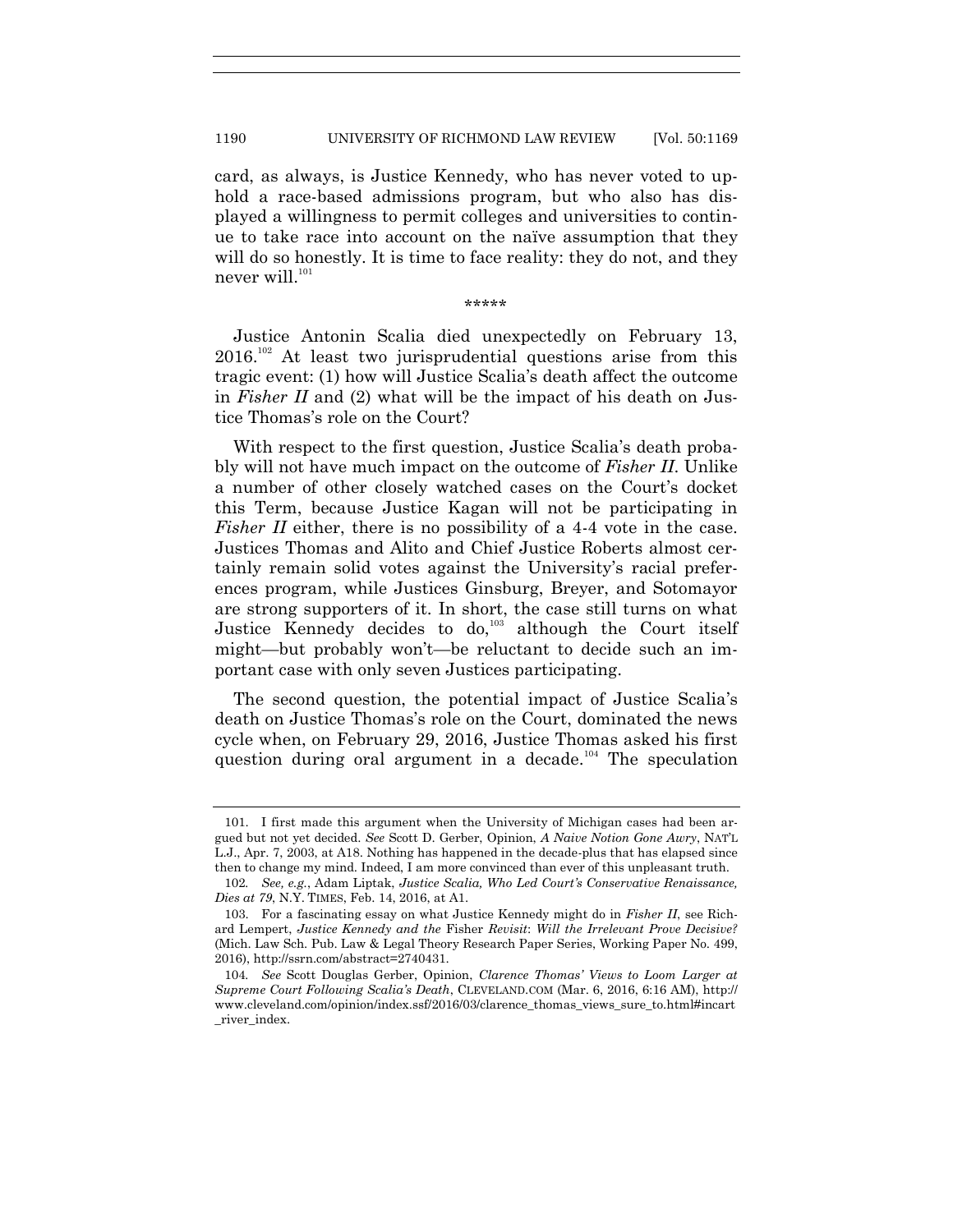seems to be that Justice Thomas, as the Court's only remaining proponent of the historical approach to interpreting the Constitution, will step into Justice Scalia's shoes as the nation's leading voice on conservative constitutional theory.<sup>105</sup> The *New York Times*' Adam Liptak made this point with particular poignancy: ―Justice Scalia's death was a sort of passing of the baton, leaving Justice Thomas as the only member of the court fully committed to the mode of constitutional interpretation known as originalism, which seeks to apply the understanding of those who drafted and ratified the Constitution."<sup>106</sup>

What statements such as that of Liptak fail to appreciate, however, is that, although Justices Scalia and Thomas tended to vote together in civil rights cases, they approached those cases differently in at least one critical respect: Justice Scalia declined to sign on to those portions of Justice Thomas's opinions that invoked the Declaration of Independence as the rule of decision. And while it can be argued that Justices Scalia and Thomas were both consistent opponents of racial preferences, and it therefore does not matter that one approached the issue as a conservative originalist and the other as a liberal originalist, it would be a mistake to say it does not matter. Ideas matter in constitutional law. Indeed, Justice Scalia was a titan on the Court because of the power of his ideas about conservative originalism, not because of the results he managed to achieve.<sup>107</sup>

I doubt that Justice Scalia's passing will transform Justice Thomas into the loquacious questioner during oral argument that Justice Scalia was. With any luck, however, Justice Thomas's liberal originalism will come to supplant Justice Scalia's conservative originalism as the predominant alternative to the so-called progressive constitutionalism of the Court's Democratic appointees. Justice Scalia himself appeared open to the possibility: Just last Term he finally joined in full an opinion that Justice Thomas authored that invoked the Declaration of Independence. That opinion, Justice Thomas's dissenting opinion in the same-sex marriage case of *Obergefell v. Hodges*, also marked the first time

<sup>105</sup>*. Id*. What follows borrows from *id*.

<sup>106.</sup> Adam Liptak, *Thomas Ends 10-Year Silence on the Bench*, N.Y. TIMES, Mar. 1, 2016, at A1.

<sup>107.</sup> The Second Amendment case *District of Columbia v. Heller* (2008) was arguably Justice Scalia's only significant originalist majority opinion during his entire thirty-year tenure. *See* District of Columbia v. Heller, 554 U.S. 570 (2008).